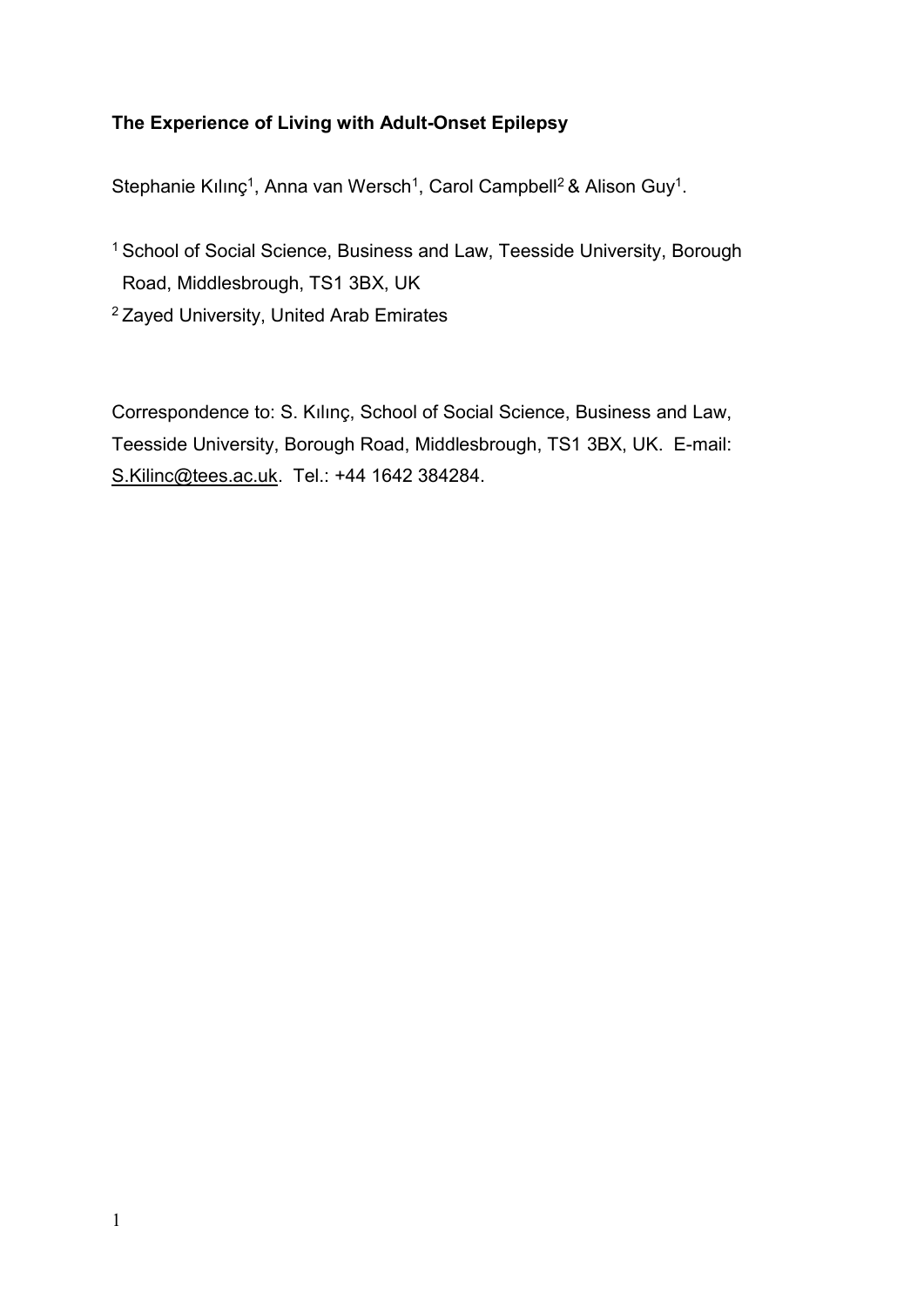# **The Experience of Living with Adult-Onset Epilepsy**

## **Abstract**

The incidence and prevalence of adults diagnosed with epilepsy is higher compared to those diagnosed in childhood, yet the experience of living with adult-onset epilepsy has rarely been examined. Hence, the current study took a phenomenological approach to examining the experience of living with epilepsy following diagnosis in adulthood. Semi-structured interviews were conducted with 39 people from across the UK, diagnosed with epilepsy between the ages of eighteen and sixty, at two points in time, six months apart. Phenomenological analysis identified three central themes: the unpredictability of seizure occurrence; the ripple effect; and re-evaluating the future. Despite the accepted consensus in the epilepsy literature that living and coping with epilepsy becomes more difficult the older a person is diagnosed, the current findings indicated that this is inadequate. Rather, it is more suitable to consider that those living with adult-onset epilepsy have a specific experience of the condition and particular support needs, given that they once lived their lives as people without epilepsy.

### **Keywords**

Epilepsy; Adult-Onset; Experience; Phenomenology; Qualitative; Unpredictability

### **Highlights**

- The impact of adult-onset epilepsy requires further investigation in its own right.
- Periods of seizure freedom can be a cause of anxiety for PWE.
- The impact of adult-onset epilepsy can be observed across all aspects of life.
- Interference of adult-onset epilepsy with plans for the future can be problematic.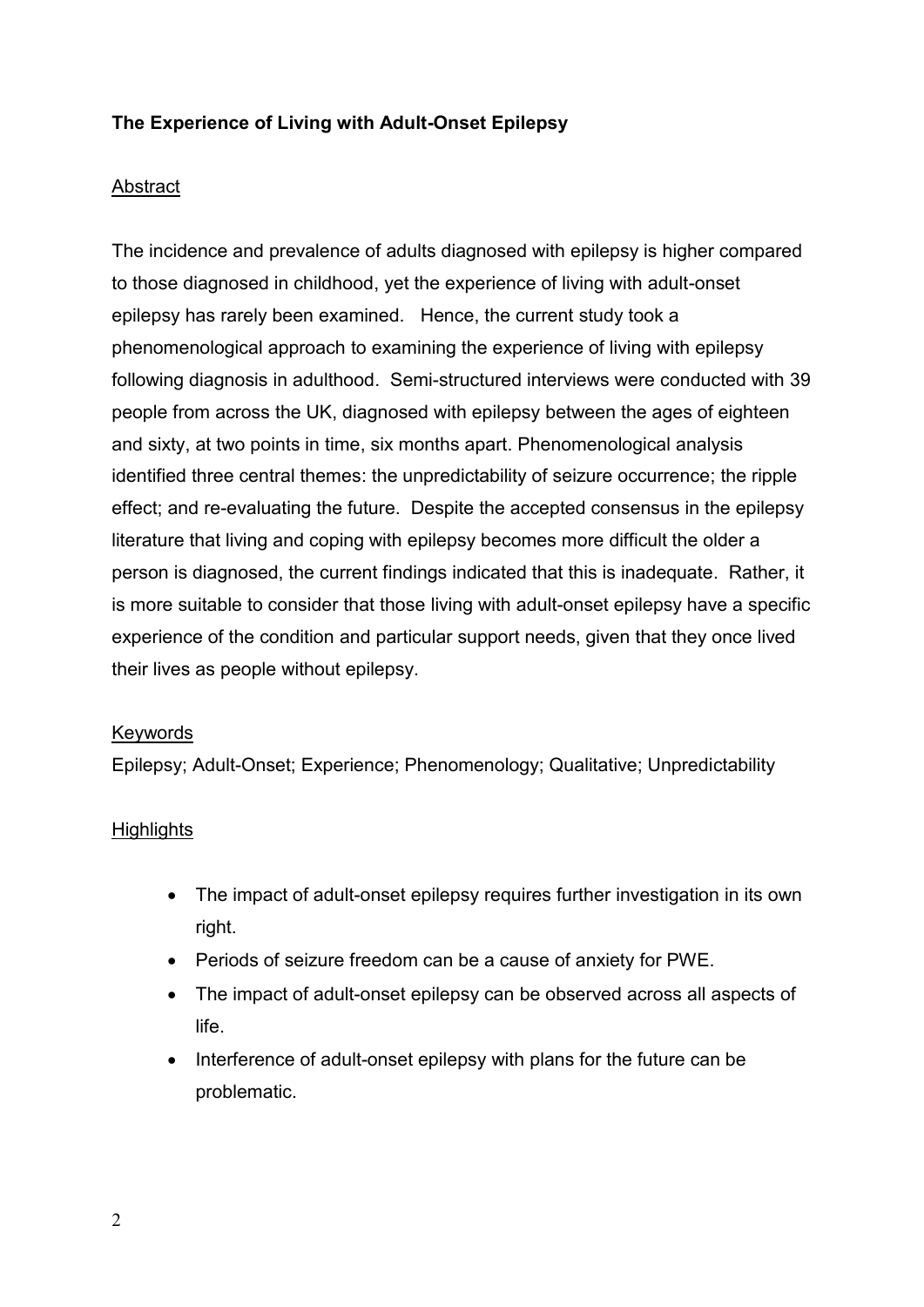#### 1. Introduction

Although epilepsy is one of the most common long term neurological conditions in the UK [1], the lived experience of this illness has received relatively little research attention. Furthermore, although epilepsy prevalence increases with age [2], adultonset epilepsy is rarely examined. Indeed, a small number of studies have identified 'age at onset' as a predictor of quality of life (QOL), with 'older age at diagnosis' correlating with poor QOL [3, 4, 5]. Certainly Chung et al. [6] identified that people with epilepsy (PWE) diagnosed later in life coped poorly with the diagnosis, whilst those diagnosed earlier in life displayed "emotional hardiness" (p. 258). Additionally, despite some studies reporting findings from adult populations, there is inconsistency within samples with regards to whether they were diagnosed in adulthood, hence an examination of the experience of living with adult-onset epilepsy is necessary.

A comprehensive range of psychosocial variables, including self-esteem [7, 8] emotional functioning [9, 10] and social functioning have been found to negatively affect PWE in general, in populations across the UK and Europe [11], America [12], the Middle East [13], China [14] and parts of Africa [15]. However, the focus often centres around an examination of seizure-related variables. Indeed, seizure frequency and severity appear to be the most significant predictors of QOL [16, 17, 18], with high seizure frequency significantly correlated with poor QOL scores [19, 20, 21], with this observation reversed when seizure frequency decreases [22, 23]. Furthermore, a number of seizure-related variables have been correlated with broader psychosocial concepts, such as seizure severity and social functioning [24] and the perception of stigma and seizure worry [25].

There is also a wealth of literature examining depression and anxiety in PWE. With one in three PWE experiencing depression, it is the most common comorbid psychiatric condition in PWE [26] and there is certainly considerable evidence that anxiety and depression are significantly associated with poor QOL [19, 27, 28], as well as predictors of QOL in PWE [29]. Although attempts to examine what moderates this relationship predominantly focus on seizure occurrence [30, 31], Kwon and Park [32] found that one fifth of PWE who were seizure free for at least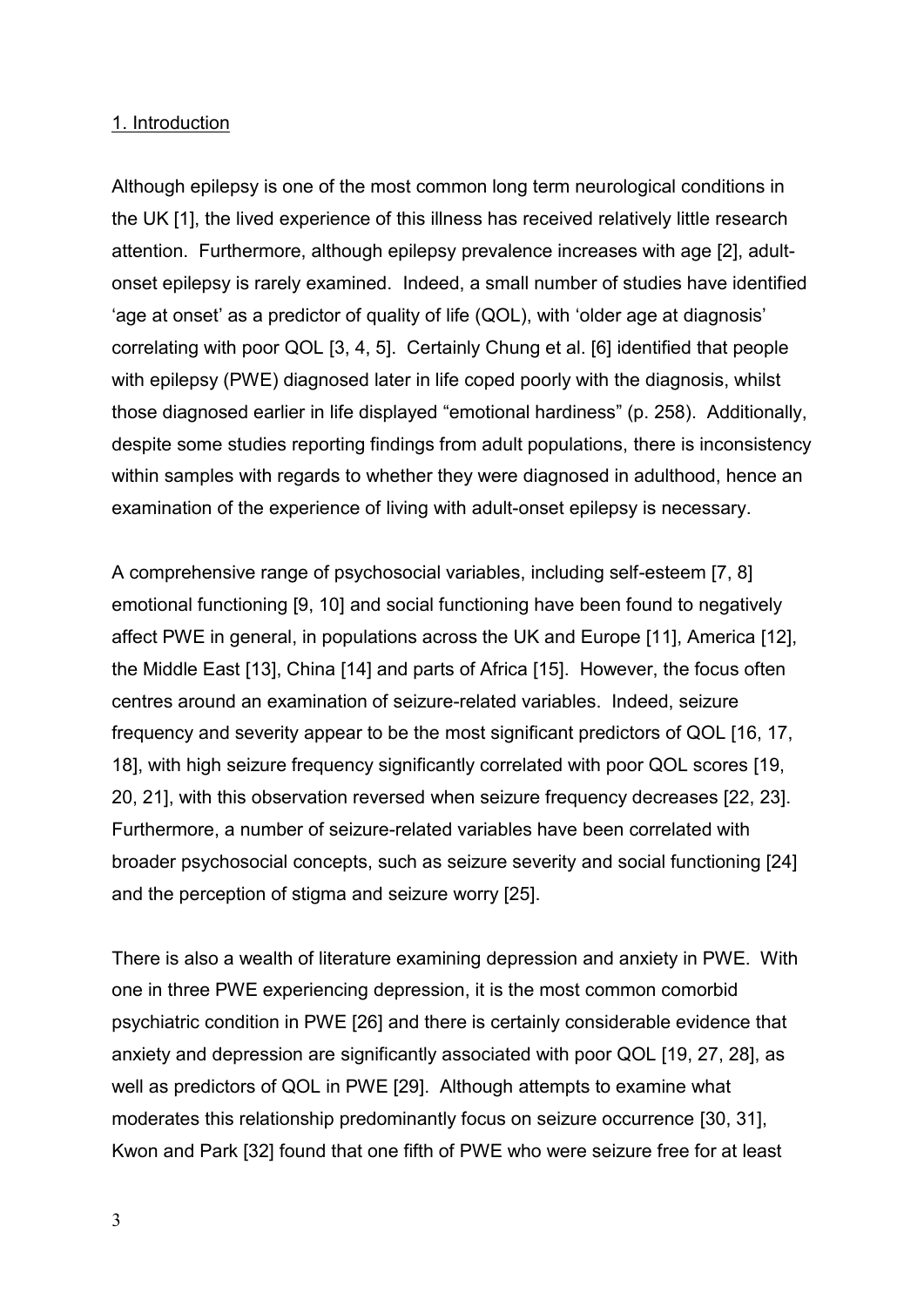one year exhibited symptoms of depression, indicating that seizure occurrence is not the sole mediator of the relationship between epilepsy and mental health problems.

Nevertheless, there appears to be a bias in the current literature in favour of reducing the impact of epilepsy down to seizure occurrence. Furthermore, this evidence tells us little about the lived experience of PWE. Additionally, much of this research is quantitative in design (particularly QOL designs). Arguably, adopting such a positivist position only serves to isolate specific variables which may not be of importance to PWE in their broader illness experience [33] and limits how we see PWE making sense of their illness within their social worlds [34]. Furthermore, the complete epilepsy experience cannot be explored in depth [35]. Consequently, a qualitative approach is advocated to provide the opportunity to explore the meaning of the phenomena for the person and better understand their experience [36, 37]. Kugelmann [38] regards illness as an experience, a mode of existence or "being" (p. 75), hence a qualitative approach will allow in depth exploration of the meaning of "being" ill, or in this case, "being" a person diagnosed and living with epilepsy.

Research which examines living with epilepsy has previously been advocated [39], whilst a review of current qualitative research by Rapport, Clement, Doel and Hutchings [40] highlighted the effectiveness of adopting a lived experience approach to epilepsy. A systematic review of qualitative research examining the impact of the condition on children and adults [41] highlighted concerns over the unpredictability of seizure occurrence, issues with employment and finances, relationships, independence and self-esteem. However, the depth of analysis was limited. Indeed, many of the qualitative studies continue in a similar vein as those adopting a quantitative approach; categorising their findings in relation to known concepts and thus failing to add further depth to their interpretations [42, 43, 44]. Certainly, Nijhof [45] cautioned that such categorisation will only lead to homogeneity in the research findings and limits our understanding of the epilepsy experience.

Indeed, a qualitative approach allowed Faircloth [46, 47] to examine contradictions in accounts, such as the ways in which PWE originally commented on their ability to control seizure occurrence, whilst later discussing the overwhelming force of a seizure and the ultimate difficulty they had in preventing a seizure from occurring.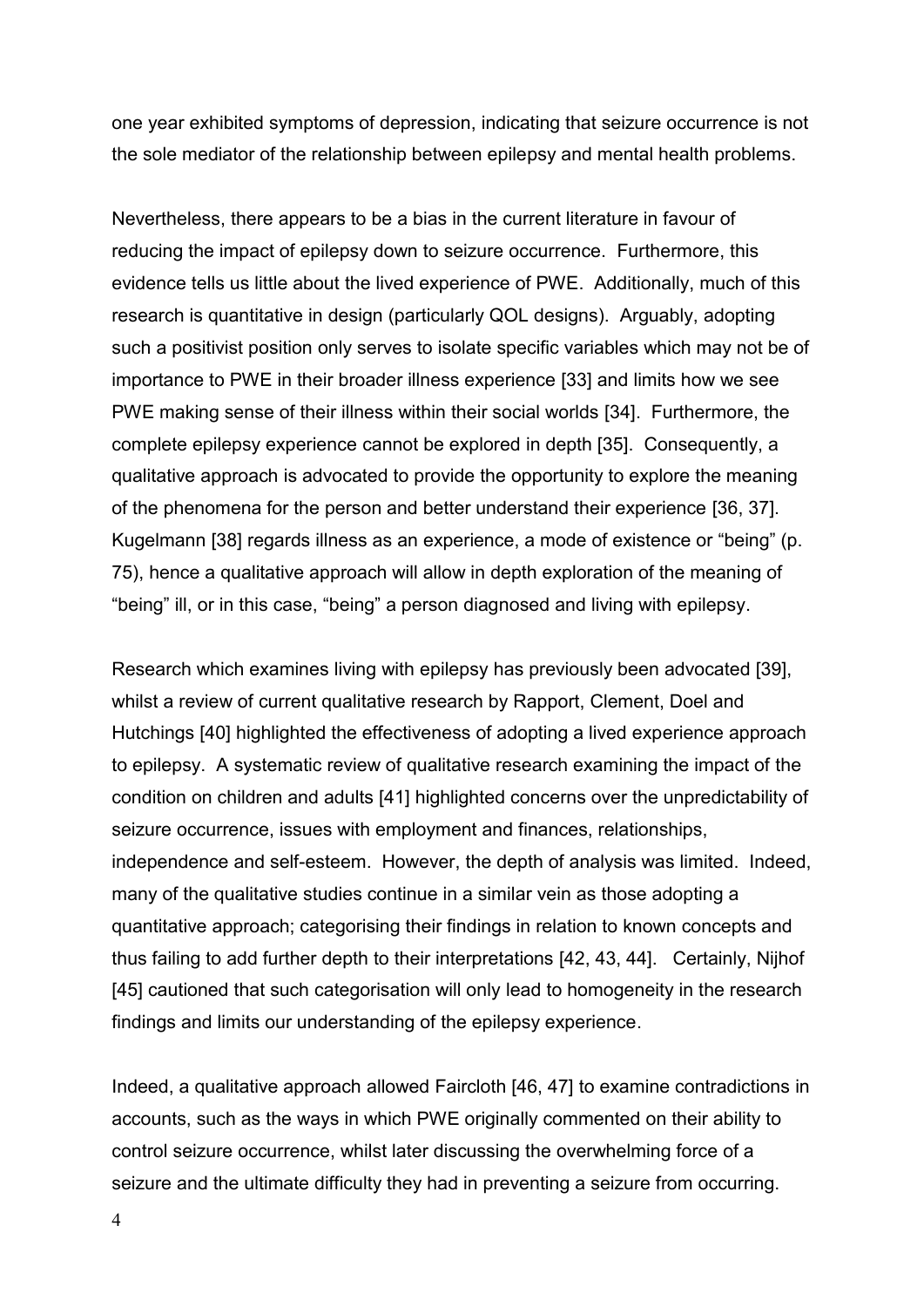Furthermore, Jacoby, Ring, Whitehead, Marson and Baker [48] identified the central role of loss in the experience of PWE, be it loss of confidence, independence or control, amongst others. Additionally, seizure control was found to be central in reducing loss, particularly through the way in which it increased the confidence of PWE and helped them to feel "normal" again. Finally, a recent narrative analysis of the exercise experience of people with epilepsy has highlighted the ways in which the condition interferes with their exercise routine on a daily basis [49].

However, qualitative epilepsy research predominantly focuses on specific issues, such as loss [48] or exercise experience [49], rather than the broader lived experience of epilepsy. Nevertheless, studies such as these demonstrate how choosing a qualitative approach to examine the experience of living with epilepsy can provide more insight into the condition than research has delivered to date. Certainly, focusing on the illness experience within a qualitative framework can allow examination of the relationship between the body, self and society [50, 51].

Consequently, a phenomenological approach is advocated in order to produce an indepth analysis of the meaning of living with adult-onset epilepsy [52, 53] and produce rich descriptions of the experience [54]. A phenomenological epistemology can provide the opportunity to move beyond the mind-body dichotomy and can bring meaning to the study of health and illness, since it conceptualises "being in the world" (p. 10) [55] as an embodied phenomenon. Furthermore, this approach places participants in the centre of the illness experience; recognising them as the experts on the condition [56, 57]. Hence, the current study aimed to explore the experience of living with adult-onset epilepsy.

### 2. Method

#### 2.1. Design

Semi-structured interviews were conducted to allow participants to recount their story in their own way, whilst also allowing the researcher to probe areas of interest raised throughout each interview [53]. Six months later, following initial analysis, follow-up interviews were conducted with willing participants. This strategy allowed time to reflect on areas of interest emerging from the first interviews and examine these in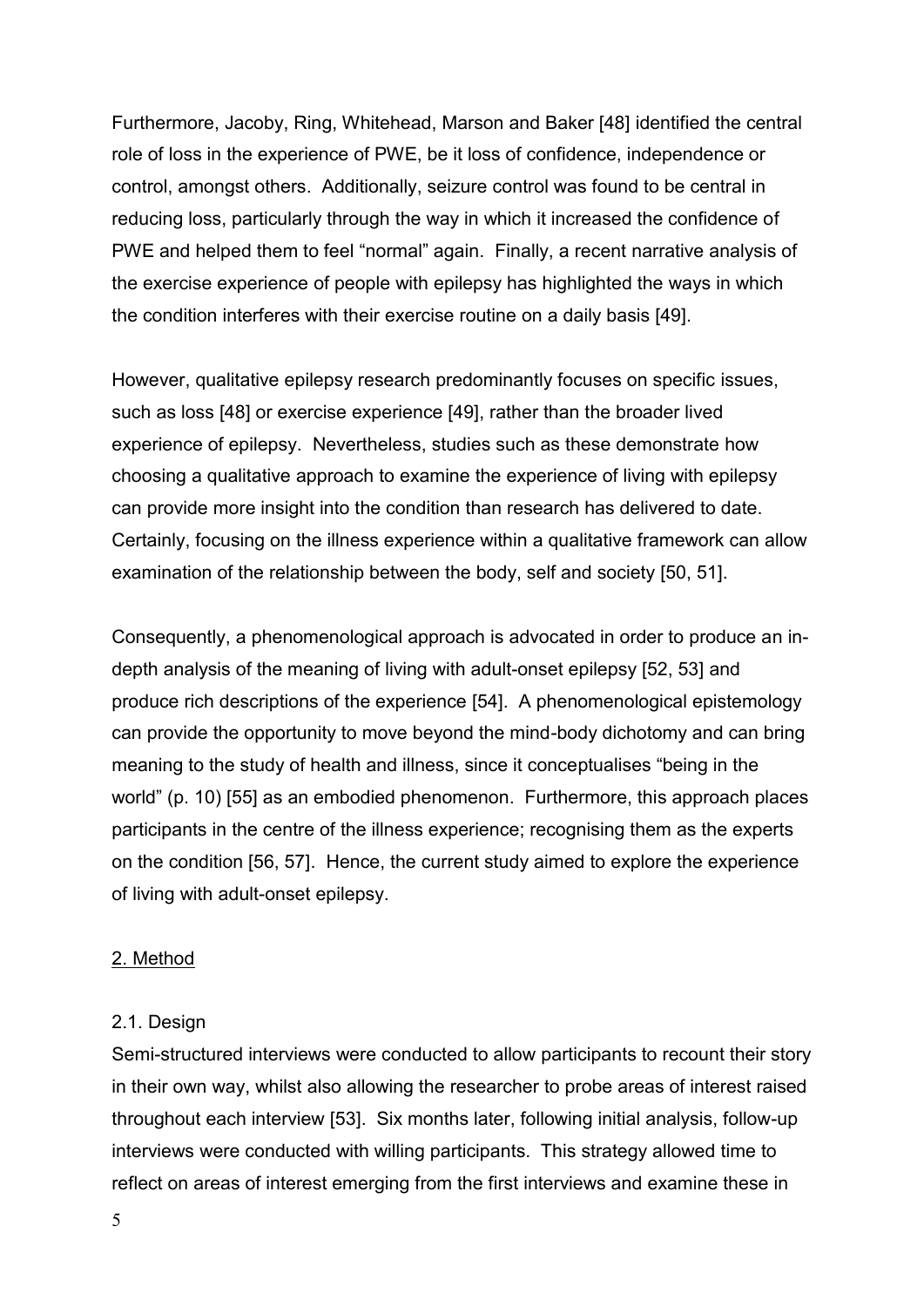more depth [58, 59], as well as providing an opportunity for prolonged engagement in order to enhance the credibility of the research [60].

## 2.2. Participants

Participants were recruited through an advert placed on the Epilepsy Action website and newsletter. A further three were recruited from a support group in the North East of England. Interested parties were asked to contact the lead researcher (SK) to ensure they met the inclusion criteria. Firstly, they were required to have been diagnosed with epilepsy between the ages of 18 and 59 years old. This ensured that participants were only able to access adult healthcare services at diagnosis, since older adults could arguably have a different healthcare experience given the increasing recognition of their specific clinical and psychological needs [61]. Secondly, participants were required to be taking antiepileptic medication at the time of recruitment, since PWE who have successfully withdrawn from their medication would arguably have a different experience of the condition than those who are currently experiencing seizures or living with the threat of seizure occurrence [62]. No further restrictions were placed on the sample.

Thirty-nine participants were recruited in total (14 men and 25 women). They were diagnosed with epilepsy between 18 and 57 years of age, with an average age at diagnosis of 31 years. Duration of epilepsy ranged from 1 to 49 years (15 years on average). Additionally, 76.92% of participants were diagnosed with idiopathic epilepsy, with the remaining participants having developed epilepsy as a result of either a brain hemorrhage (7.69%), encephalitis (5.13%), head injury (7.69%) or a brain tumor (2.56%).

The majority of participants (84.61%) reported experiencing generalised seizures, with six (15.39%) having experienced focal seizures. However, 13 participants (33.33%) reported that they had not experienced a seizure for up to 30 years (eight and a half years on average) and one of whom was controlled immediately from diagnosis. The remaining 26 participants continued to experience seizures during the study period, meaning that they had experienced seizures for between 1 and 37 years (almost 14 years an average). Additionally, for those participants who were experiencing seizures during the study period, the majority experienced them on a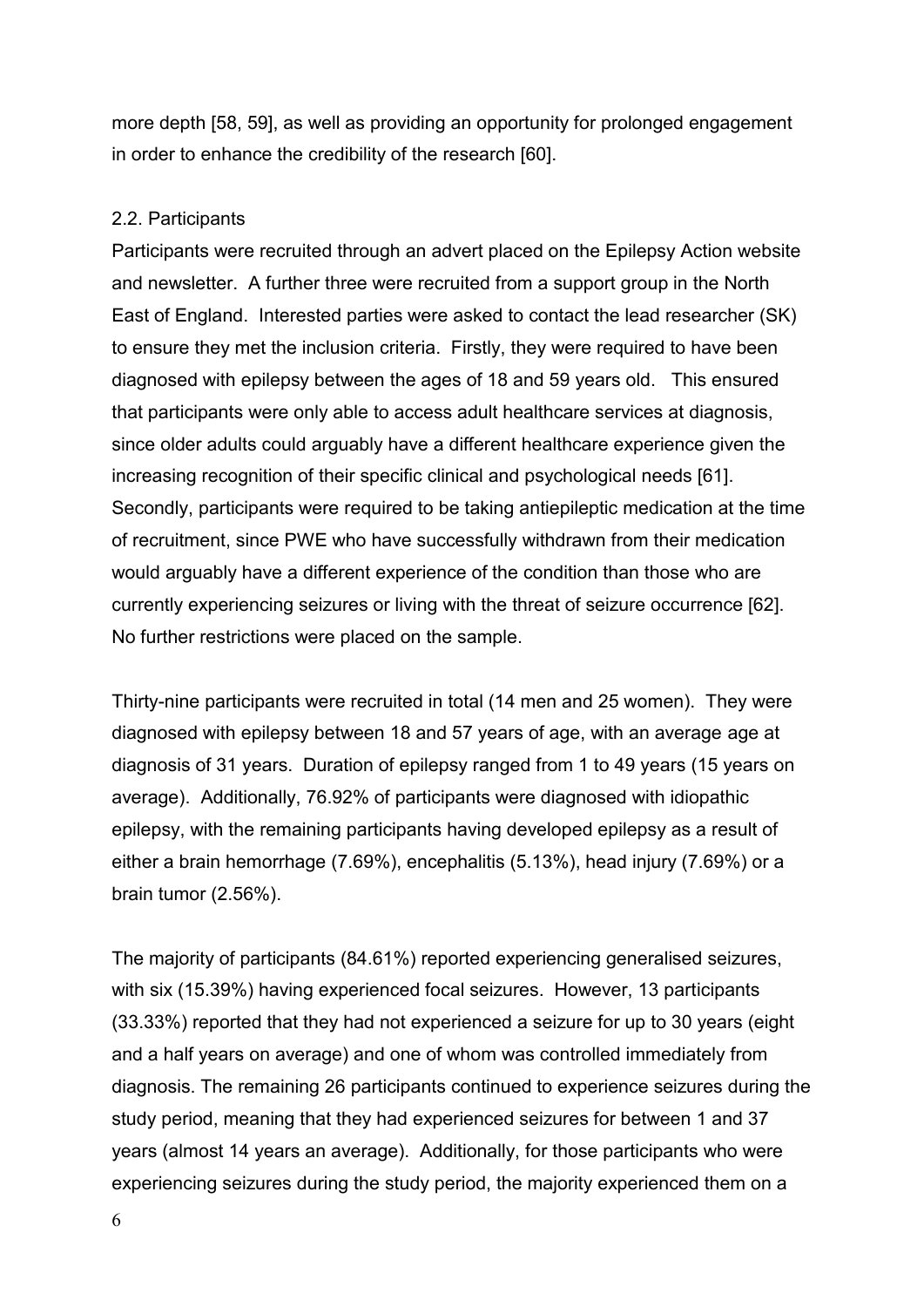weekly or monthly basis, although some could experience seizures on a daily or even a yearly basis. However, many participants did report variation in the frequency of seizure occurrence.

Finally, 24 of the original 39 participants consented to take part in a follow up interview (6 men and 18 women). The demographic details were largely comparable across the first and follow-up interviews (see table 1). The 15 participants who chose not to take part in a follow-up interview, exerted their choice by not replying to either the email or letter sent by the lead researcher which requested their participation in a second interview.

## INSERT TABLE 1 HERE

#### 2.3. Materials

Two interview schedules were designed. The first adopted an episodic approach to contextualise living with epilepsy, by asking similar interview questions in relation to different time points (life before, during and since diagnosis) [63]. Questions were open and non-directive, to allow participants to discuss experiences relevant to them [36]. However, since it is argued that the wording of open questions can be leading and demonstrate researcher bias [45], specific topics were avoided in favour of broader questions exploring the lived experience, such as, "tell me about life before you were diagnosed" and "what does having epilepsy mean to you?". The follow-up interviews then became more directional in order to probe key issues further, such as identity, independence, stigma and control. Examples included, "talk me through anything that changed in your life when you were diagnosed" and "how would you describe somebody with epilepsy?". Additionally, demographic questions were asked during the first interview.

Following the first three interviews, the recordings were transcribed and reflected upon in terms of the appropriateness of the questions. This reflection was also carried out following the first three follow-up interviews. As a result of these reflections, no changes to the interview schedules were deemed necessary.

#### 2.4. Procedure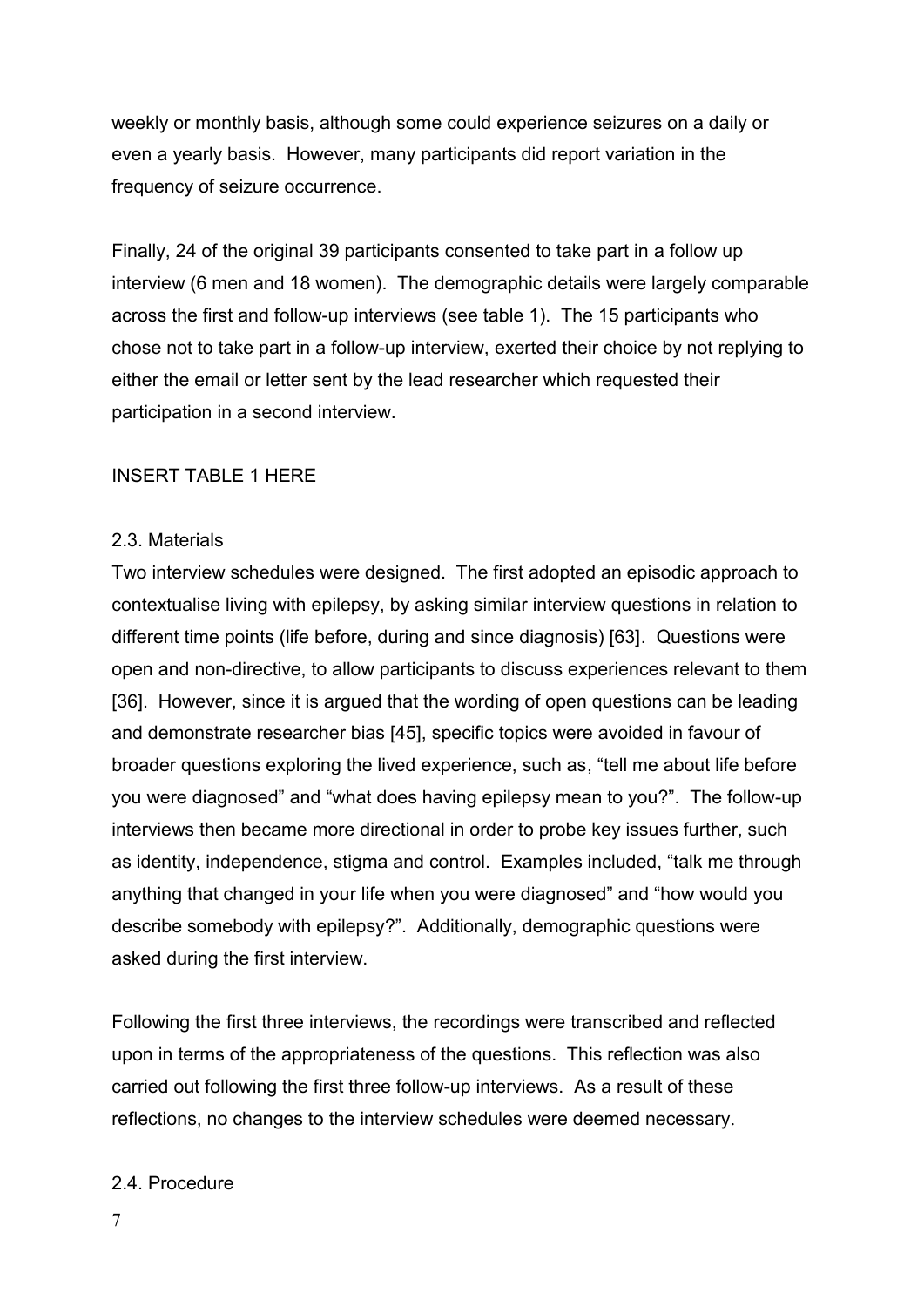Following ethical approval from Teesside University Ethics Committee, the interviews took 20 months to complete and ranged between 35 and 50 minutes in duration. All interviews were conducted by the lead researcher. Although some participants either attended the University campus for their interviews or they were conducted at their home, telephone interviews were the dominant mode of data collection; specifically, 74.36% of the first cycle of interviews (29 participants) and 83.33% of the follow-up interviews (20 participants). Although Miller and Glasner [64] argued that rapport is the key to successful interviews, the telephone interviews did not appear to hinder the development of a rapport between the participant and researcher. Indeed, they often lasted longer than those conducted face-to-face, perhaps due to the enhanced anonymity of the participant [65].

Data saturation was achieved by interview thirty, as no new data emerged from the interviews. However, since people continued to volunteer for the study, it was decided to continue with recruitment to ensure that the diversity of the sample did not impede the analysis.

### 2.5. Analysis

All interviews were anonymised through the use of pseudonyms, transcribed and analysed by the lead researcher using Moustakas' [66] method, whereby significant statements regarding the experience were identified in each transcript (the process of horizonalisation) before clustering these statements into themes. Since this method did not require initial theme ideas to be developed following analysis of each individual transcript, it was felt that this strategy reduced potential bias, as the researcher did not have any preconceived theme ideas when identifying significant statements in later transcripts. Additionally, a reflexive diary was completed by the lead researcher throughout the research process [67].

Initially, horizonalisation was conducted on all of the transcripts from the first interviews and key issues were identified in order to develop an interview schedule for the follow-up interviews. However, no theme generation was conducted at this point to limit the potential for bias in the analysis of the follow-up interviews. Once horizonalisation was completed for the follow-up interviews, clustering of all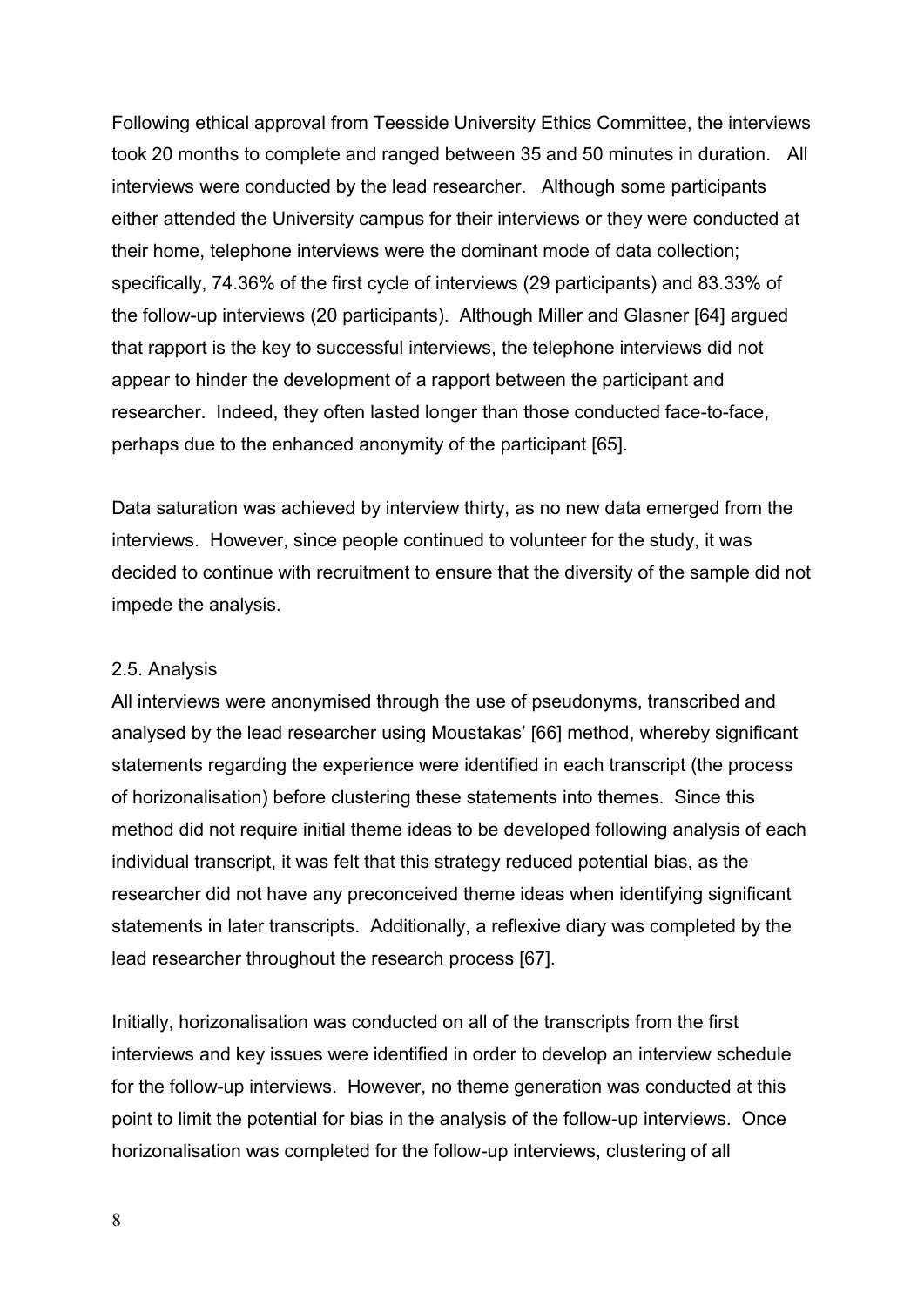significant statements from both interview cycles was conducted to produce the final themes.

## 3. Results

Three main themes were identified from the analysis; namely, the unpredictability of seizure occurrence, the ripple effect, and re-evaluating the future.

## 3.1. Theme one: The Unpredictability of Seizure Occurrence

It was evident that regardless of seizure frequency, the sudden, unpredictable occurrence of a seizure was a concern for the participants.

But I still have the same old problem I'm afraid and that's never going to go away. It's so erratic, you can't say from one day, everything's going hunky-dory and then bang… Jonathan, Int.2; lines.7-9; uncontrolled

…it's like a kick in the teeth and it does dent your self-esteem to the point where you start thinking "I can't do this" and "I can't do that". I think, you know, you're just frightened to do it more than anything else, just in case you set anything off again. Janet, Int.1; lines.268-272; controlled

I still get panic attacks now, thinking about it [seizures] and sometimes I'm just sat in the house with the wife, and now I feel my arm doesn't feel right, and my wife looks at me and says "calm down, just relax". … that's the worst thing, the uncertainty. Peter, Int.1; lines.113-119; controlled

The way in which Jonathan used the word "bang", as though the seizure hit him unexpectedly, emphasised the impact of seizure uncertainty. Certainly, Jonathon experienced variability in seizure frequency; recounting instances where he would experience no seizures for weeks or months, followed by a cluster of seizures over a number of days. Accounts such as this also highlight the lack of control which PWE have over seizure occurrence. Participants referred to the fact that this uncertainty lived with them daily: lurking in the background of their lives; which they had no control over. Furthermore, although both Janet and Peter reported that their seizures had been controlled for nine and three years respectively, they both discussed how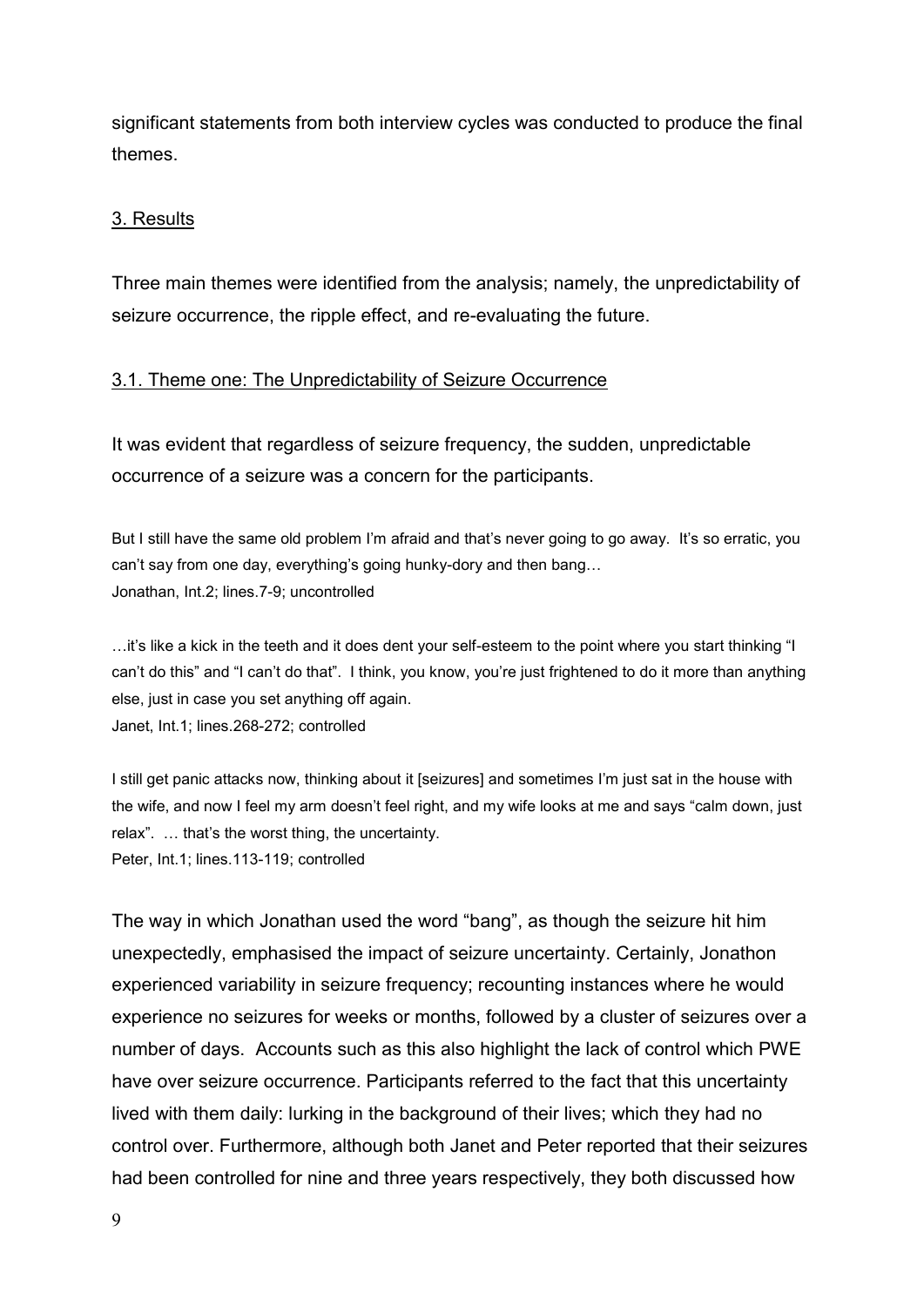the uncertainty of seizure occurrence was a concern. Certainly, despite a nine-year period of seizure freedom, Janet discussed how the unpredictability of seizure occurrence still affected her confidence in carrying out different tasks and ultimately her self-esteem. Indeed, PWE discussed restricting activity to limit the impact of seizure occurrence.

We did like to go walking, we were getting more and more adventurous, but I was getting all the time where I was losing my confidence because I was thinking, if you go here, like anything can happen like if its on a dodgy bit when you're climbing, its just always in the back of your brain, what happens if?, you know, its just like that all the time, and now I've got where I won't even go, I'll go only if its a flat walk, 'cos I have had a couple (of seizures) when I've been walking, I just get so edgy about things.

Sharon, Int.2; lines.251-258; uncontrolled

Well it's changed in a way like I say because of the fits. I could be outside, I could be anywhere. I could take a fit. But like I say, if I take one in here [at home], in a way I feel safe. 'Cos even though the door's locked it might, this sounds silly, even though the door's locked, I know I can't get out. 'Cos once you get out there, scares you. All the cars and that y'know bippin an this 'cos I don't know what they are.

Chris, Int.1; lines.185-190; uncontrolled

The possibility of having a seizure at any moment was constantly in the thoughts of the participants. Central to this concern was the fear of injury and worry for their safety; even leaving the house could be a problem considering seizure uncertainty. Consequently, for some, periods of seizure remission were viewed positively. However, for many, periods of seizure freedom could be more concerning, as they waited for the next seizure to occur.

That has happened where I've gone eighteen months maybe two years whatever, without a seizure, and you've thought oh great you know, things are looking up and maybe one day we can talk about reducing medication, that sort of thing, em…but there's also, a slight, you know, sort of somebody on your shoulder thinking, you know, things might be building up for you to have another seizure. When they reoccur, it's destroying, soul destroying…em, it's, you're very emotional, very tearful, because you know that you've gone such a, a long period. It's like a snake on a snakes and ladders (board), you've got so far and then the snakes come along and you just start back from scratch. Judy, Int.2; lines.201-211; uncontrolled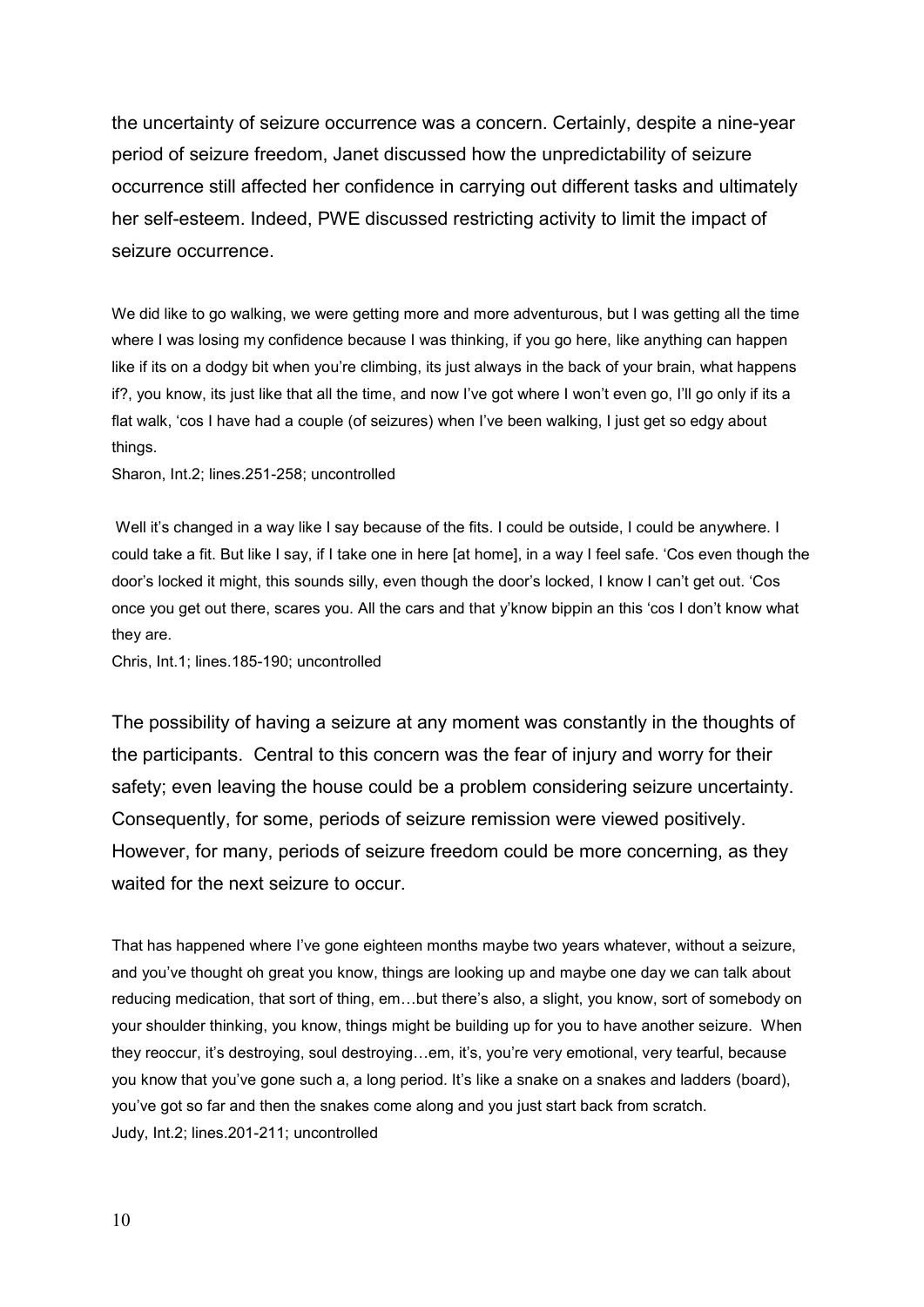Yeah, I mean, I, as I say have them about three or four times a month for me, and you're just waiting for it to happen, you know you think it's gonna happen sometime now 'cos it always does. But when it does happen I get really upset, because I think oh you know I was doing well and now I've stepped back again...

Kirsty, Int.2; lines.89-93; uncontrolled

A continuum of seizure remission became evident, whereby participants felt they had moved forward in their lives during times of seizure freedom and reverted to the beginning of the continuum once a seizure had occurred. It was interesting that it was not necessarily increased seizure frequency which had the most profound effect on the participants, rather, that longer periods of remission allowed the participants to move further along the continuum, only to return "back" (Kirsty Int.2; line.93) once a seizure had occurred. For example, experiencing a seizure after a period of seizure freedom which lasted for over 18 months, had a profound psychological effect on Judy. Indeed, a period of seizure freedom represented an opportunity to look to the future.

I was, going back to my time there, I was having the time of my life there, and I thought I was really achieving something, and I absolutely loved the life, everything seemed to be going hunky-dory then BANG [claps his hands], over night, I thought it's done it again. Although I try to not let it happen, it does impinge on what I want to be able to do, and so I get very frustrated with it… Jonathan, Int.1; lines.293-299; uncontrolled

The other big thing about it is you can't drive. That's the other thing for me, yeah, 'cos I mean I can't walk very far so a car was like me lifeline, er, and once I was diagnosed that was the end of it. So I keep hoping, you know, like a, maybe twelve days since I've had one and I think oh great, you know, and then I'll have one and I'm back to a year again, so, it gets pretty upsetting really. Kirsty, Int.2; lines.50-56; uncontrolled

Participants reflected on how life could move forward during times of seizure remission, indicating that they felt unable to work towards accomplishing future aspirations during times of regular seizure occurrence, causing upset and frustration.

### 3.2. Theme two: The Ripple Effect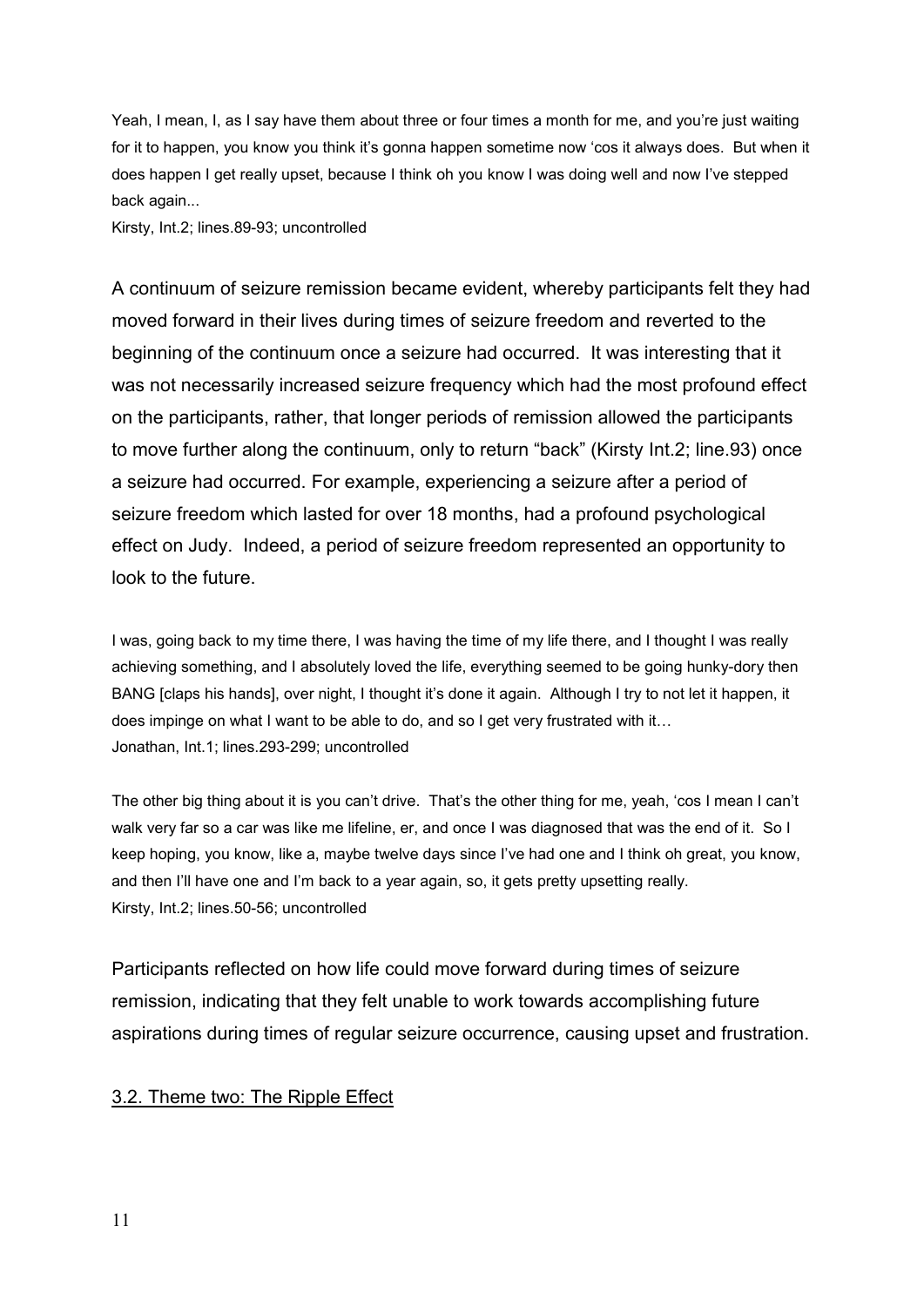An issue raised repeatedly during the interviews was the broader impact of epilepsy on participants' lives, illustrating how living with epilepsy could revolve around more than seizure occurrence. Comments such as "life changing" (Michelle Int.1; lines.71- 72) highlighted how an epilepsy diagnosis in adulthood could have an impact on all areas of life.

I was, you know, a bad case, and that's it, that's it to them. I mean, I had a life. I was supposed to have a life…

Louise, Int.1; lines.100-101

It was a disaster actually. Lost my car, so I lost my job and then my accommodation came with my job, so I lost my accommodation as well. Sue, Int.1; lines.35-39

Ah, it was strange em, because everything sort of changed, I sort of, I lost me heavy goods licence, I lost me car licence, I lost me job, em…It was, it was so surreal, it was weird, I, I couldn't describe it. … just…weird…devastation. I'd lost everything, everything I, you know, I had a job I loved, em…I'd been, you know, been in the particular job for er, I'd been doing for sixteen years em, and everything was gone.

Peter, Int.1; lines.75-84

A ripple effect was clearly observed which stemmed from the diagnosis, outwards towards different areas of life. For many, this began with the loss of their driving licence and this was certainly one of the first issues raised when asked what it meant to live with epilepsy. However, the underlying problem seemed to be a loss of independence and the inability to choose the activities they wished to engage in.

Well it is [restrictive] isn't it, because I'm not allowed a shower unless my husband's in the house, and baking, and cooking with hot stoves…I mean I'm beginning to do that now under supervision. Sarah, Int.2; lines.138-140

I have certain problems, like physical problems, but nothing was like having epilepsy. Erm, but before that, you know, I could go out by myself. I could go away and have a bath by myself and do some cooking and things like that, which I can't do now. So basically that's what's changed in my life really. Kirsty, Int.1; lines.2-7

Being unable to undertake everyday activities, such as having a bath or cooking without supervision became concerns for PWE and led to feeling restricted by the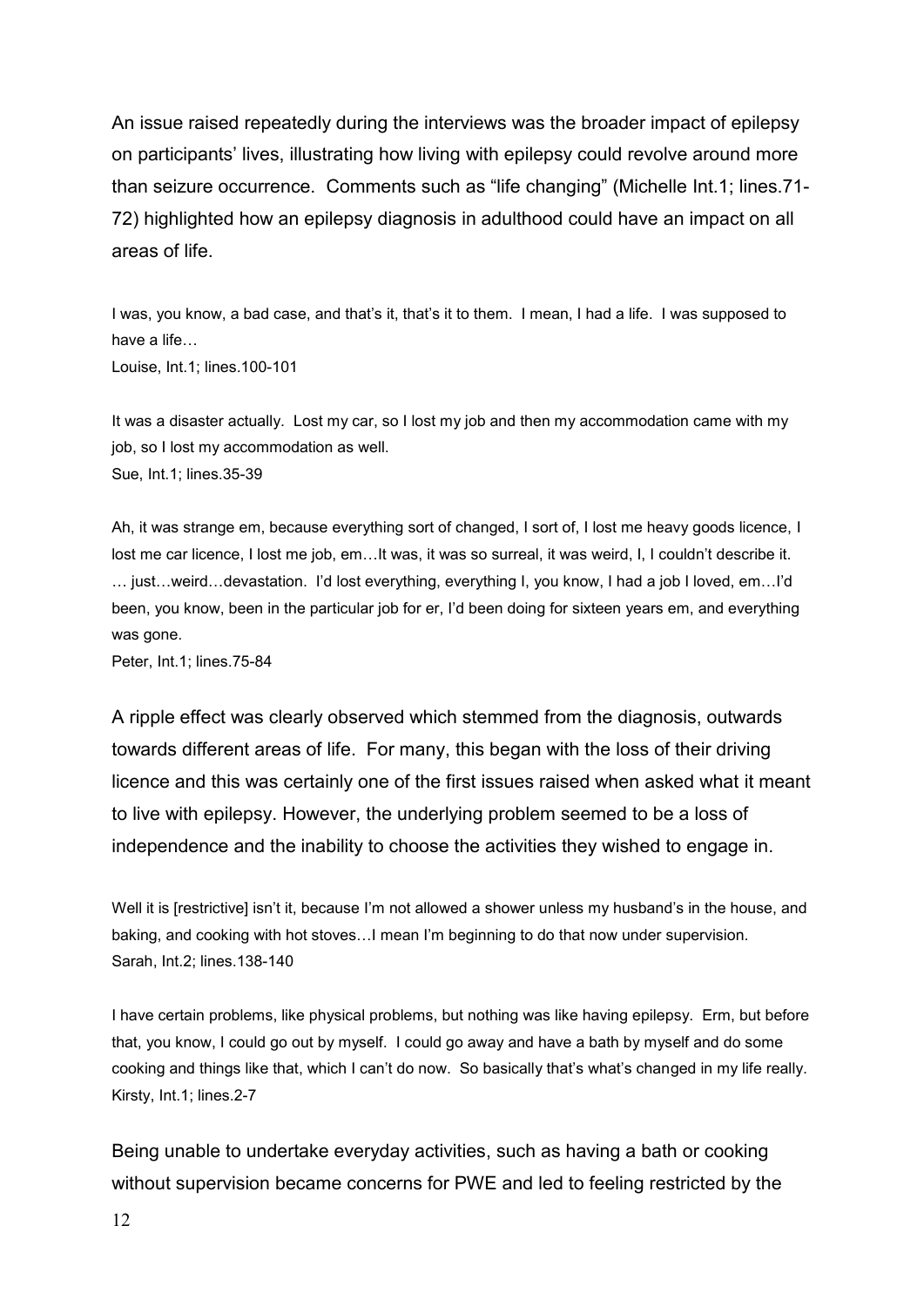condition. The unpredictability of seizure occurrence limited what PWE could do in the world during seizure-free periods. This was further compounded by the fact that they once lived as adults without epilepsy; as independent adults, able to engage with these activities without giving it a second thought. However, Sarah described herself as "not allowed" to have a shower or cook on her own, whist Kirsty reflected on activities which she "can't do now", implying these restrictions have been imposed upon them externally (perhaps by their family or following advice from medical professionals). Conversely, some PWE rejected these restrictions.

..the neurologist said about the certain things that you shouldn't do, you shouldn't climb trees, erm, ride a bike, erm…oh like have a bath or a shower when you're in the house on your own, but I mean I do have showers when I'm in the house on my own… if I get up in a morning and I em, and I feel absolutely a hundred per cent fine I think oh well, I chance to have a, I mean maybe I shouldn't have the shower if I'm here on my own but, you have to sort of, you have to live your life really, you know you just have to sort of get on with it really I think sometimes…..I never ever used to, but as time's worn on I think oh I'll just, you know I'll just do it and, like I say sometimes I just completely forget about the fact that I am epileptic. It's only afterwards when I've done something that I think oh, perhaps I shouldn't have done that, but…so…So I would say yes, it is restrictive in some…in some aspects, definitely. Helen, Int.2; lines.158-178

...It's more the restrictions that other people put in it, you know, there's a lot of people that say, if you've got any of these conditions then you can't do, and you think well why can't I? Rachel, Int.2; lines.86-88

Some PWE made a conscious decision not to allow epilepsy to prevent them from engaging in various activities. However, it is important to note that these participants had lived with epilepsy for between three and eighteen years and hence, the ability to achieve this may have developed over time. As an extension of this, some reflected on the ways in which they learnt about their condition in order to continue to partake in various activities.

I've got to know my own limitations, em, that's very important I think with anybody who has epilepsy. It shouldn't stop you doing everything but you've got to be aware of things, if I do that you're asking for trouble basically…You've just got to be aware of it, you've got to take it into account. As long as you do that sensibly, there's no reason why you can't get more out of life. Alistair, Int.2; lines.166-171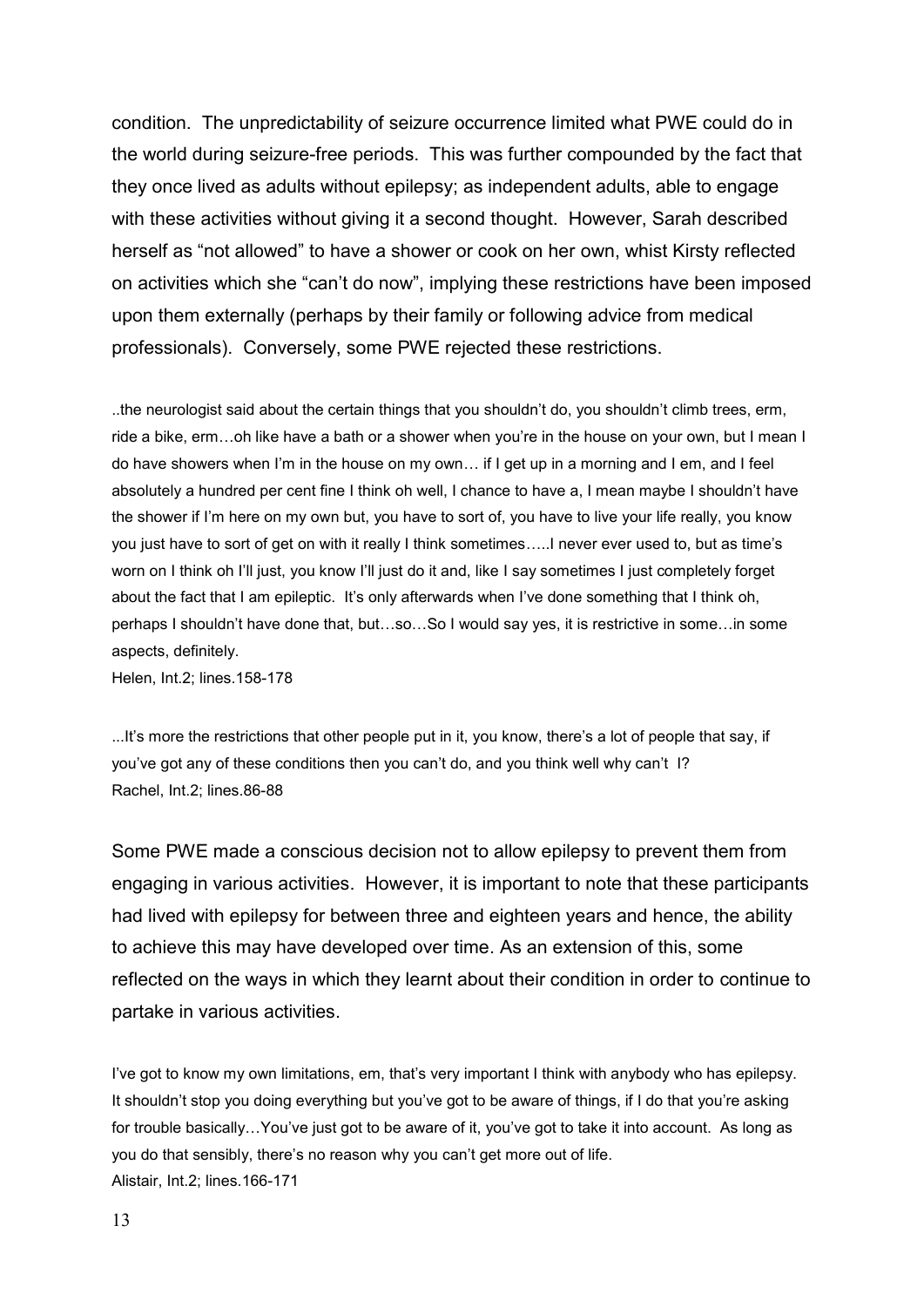I just have to get my head around the fact that this is it, and also work out what strategies, if any, I need to put into place, and sometimes that takes quite a while. Hannah, Int.2; lines.67-70

Learning about their own particular experience of epilepsy, allowed PWE to engage in activities which they may otherwise have felt unable to undertake. Learning about their own epilepsy, their triggers and the strategies to put in place to deal with the condition could make PWE more confident and able to maintain a balance between what they want from life and maintaining their safety. In these ways, it can be suggested that participants were attempting to retain a level of control over their lives. However, Hannah described having to "get my head around the fact that this is it" (Int.2; line.67), implying that there remains an element of adaptation and coming to terms with her new life, involved in learning about the condition; learning how epilepsy affects one specifically is not a simple task and can take time.

### 3.3. Theme three: Re-Evaluating the Future

Having epilepsy was not always reflected upon in negative terms. Certainly, some participants described how their lives had changed for the better as a result of reevaluating their future plans in light of their epilepsy diagnosis.

…and I'm aware of the job that I've lost, but then equally there's things that I've gained. It's actually nice to be in when me daughter comes in and it's nice to have the dog and be able to help others and things like that, so there are pluses, I'm not dashing out the door and things like that. Rachel, Int.2; lines.154-158

I mean, a lot of good things have come out of it. I've got to say. It's probably secondary, but I probably wouldn't have gone to University if I hadn't had epilepsy……No way, and still be in a job I liked, but I didn't want to do for the rest of my life. It's not all miserable at all. Sue, Int.1; lines.228-236

It would be inappropriate to assume that living with epilepsy could not be positive, since these participants adapted their future plans with positive outcomes. In some cases, such as Sue, these plans had always been aspirations but the safety of previous circumstances prevented them from making any changes in their lives.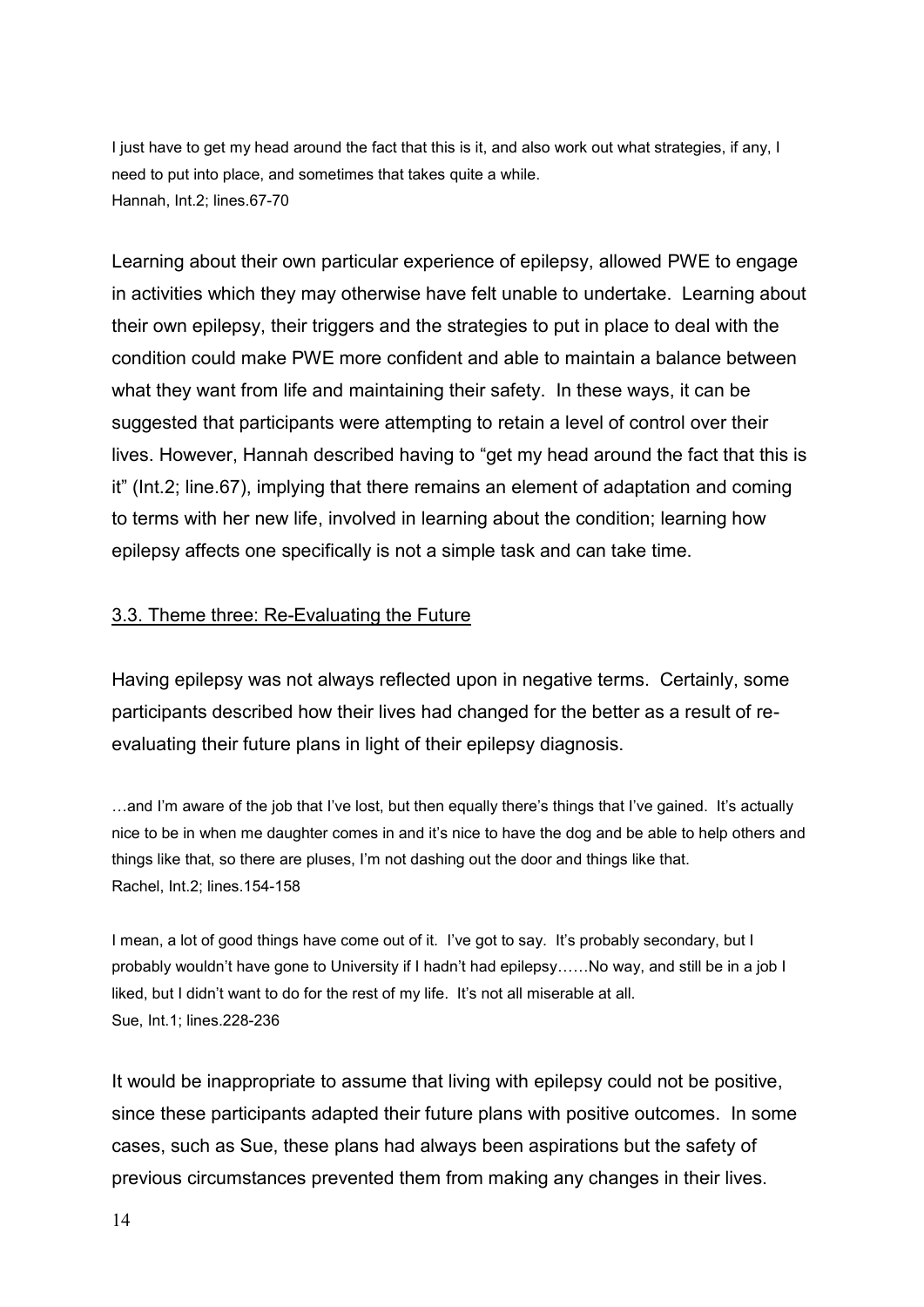However, when the diagnosis of epilepsy disrupted life as they knew it, some had nothing more to lose. However, for others, the impact on future plans was not met so positively.

Er, I feel a lot aggrieved, and I feel misunderstood, because when you're a young chap you think, get married, have a family, er go to work, come away from work, and you want to do the normal, and you feel like you're robbed because there are a lot of jobs I could do, a lot of jobs. I wanted to do that, I was stopped...I was even stopped from er, joining the army, because they said that if they put me in a jeep and I had a fit, or left behind a gun and I had a fit, so there were a lot of things I found out that I couldn't do.

Patrick, Int.1; lines.145-152

 …so it didn't stop me from what I wanted to do, but I suppose it made me restrict myself in what I could do. And…it sort of I think, mid to late twenties, it's the time when things should be happening and maybe they didn't necessarily happen because of that, so my life took a different journey than maybe other people's lives did. You know, I didn't settle down and have children, that sort of thing, because of my partner, because of my epilepsy. Judy, Int.2; lines.181-187

PWE with established plans commented upon the way in which epilepsy interfered with the course their life took. Again, this can be particularly pertinent to adult-onset epilepsy since the timing of onset may coincide with instigating particular plans, such as starting a family in Judy's case. However, she reconciled this by readjusting her goals for the future, commenting that epilepsy did not stop her from engaging in various activities, it only restricted what she could choose to aspire to. Alternatively, PWE found it easier to accept the condition if they either had no established plans for the future or had already achieved their goals.

Ok I couldn't join the army, but it's not something I ever hoped to do, so if there was something, if I had wanted to do that or join the police and stuff like that, then I think it would be a lot more difficult to accept that there are some things I can never do. Jane, Int.2; lines.46-49

It obviously for younger people can seriously affect the employment they can get, jobs they can do. In my case it didn't happen 'til I was retired er, so you know, its not important for me is it? John, Int.2; lines.92-95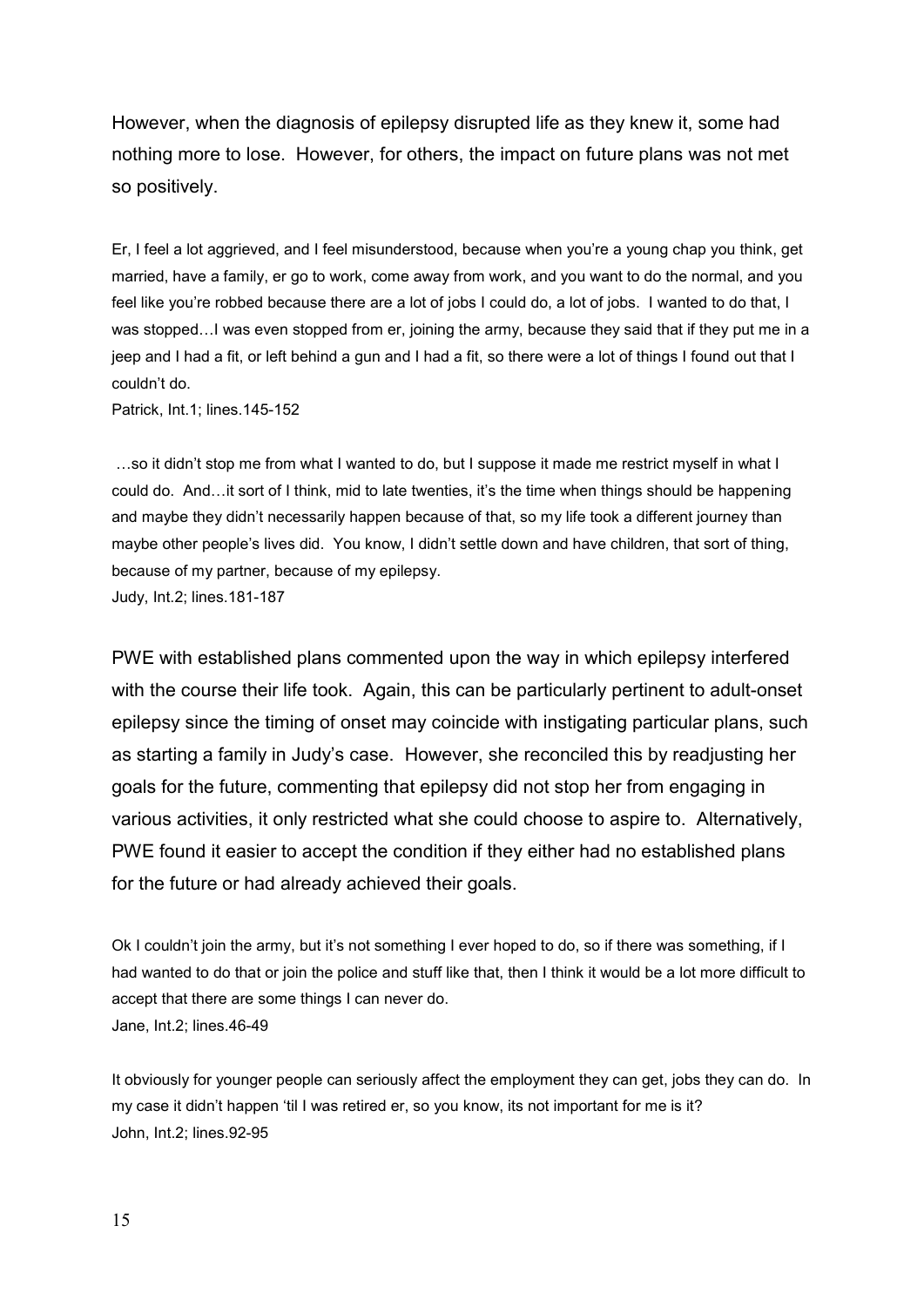Participants diagnosed earlier in life (such as Jane, aged twenty), before they had established clear goals for the future, were able to readjust their plans to adapt to the epilepsy diagnosis. On the other hand, the participants diagnosed later in life, such as John (aged fifty-seven), when they had fulfilled their ambitions, felt that they had lived a good life, having many years without epilepsy. Consequently, central to this theme was the way in which participants re-evaluated their lives in the context of the condition.

#### 4. Discussion

The three themes demonstrate how the unpredictability of seizure occurrence is central to the experience of living with adult-onset epilepsy. The fact that some participants experienced panic attacks at the thought of having another seizure, highlights the profound impact of the uncertainty of seizure occurrence on the emotional wellbeing of PWE and contradicts the literature which would propose that seizure control would lead to improved psychosocial outcomes for PWE [19, 20, 22, 48]. This finding illustrates that the dominant focus in the epilepsy literature on examining seizure frequency in relation to a variety of psychosocial variables is insufficient to enable us to understand the experience of living with the condition.

Certainly, Kerr et al. [41] identified seizure unpredictability as a concern for PWE, however, it could be argued that it impacts upon the experience of living with adultonset epilepsy on a daily basis. In particular, participants all discussed the way in which a diagnosis of epilepsy produced a ripple effect which moved throughout their lives and could restrict their engagement with certain activities, such as driving, working, exercise, cooking and even taking a bath. Furthermore, these restrictions were often predicated on the unpredictability of seizure occurrence. Additionally, these restrictions can be particularly problematic for those with adult-onset epilepsy, since they were once able to engage in these activities and live a more independent life. Indeed, previous research has identified the negative impact of epilepsy on social functioning [24], as well as restrictions on employment [41] and engaging in activities such as exercise [49]. However, the dominant research strategy of examining specific issues in isolation or in the context of QOL constructs, is narrow in focus and fails to produce a holistic conceptualisation of the impact of living with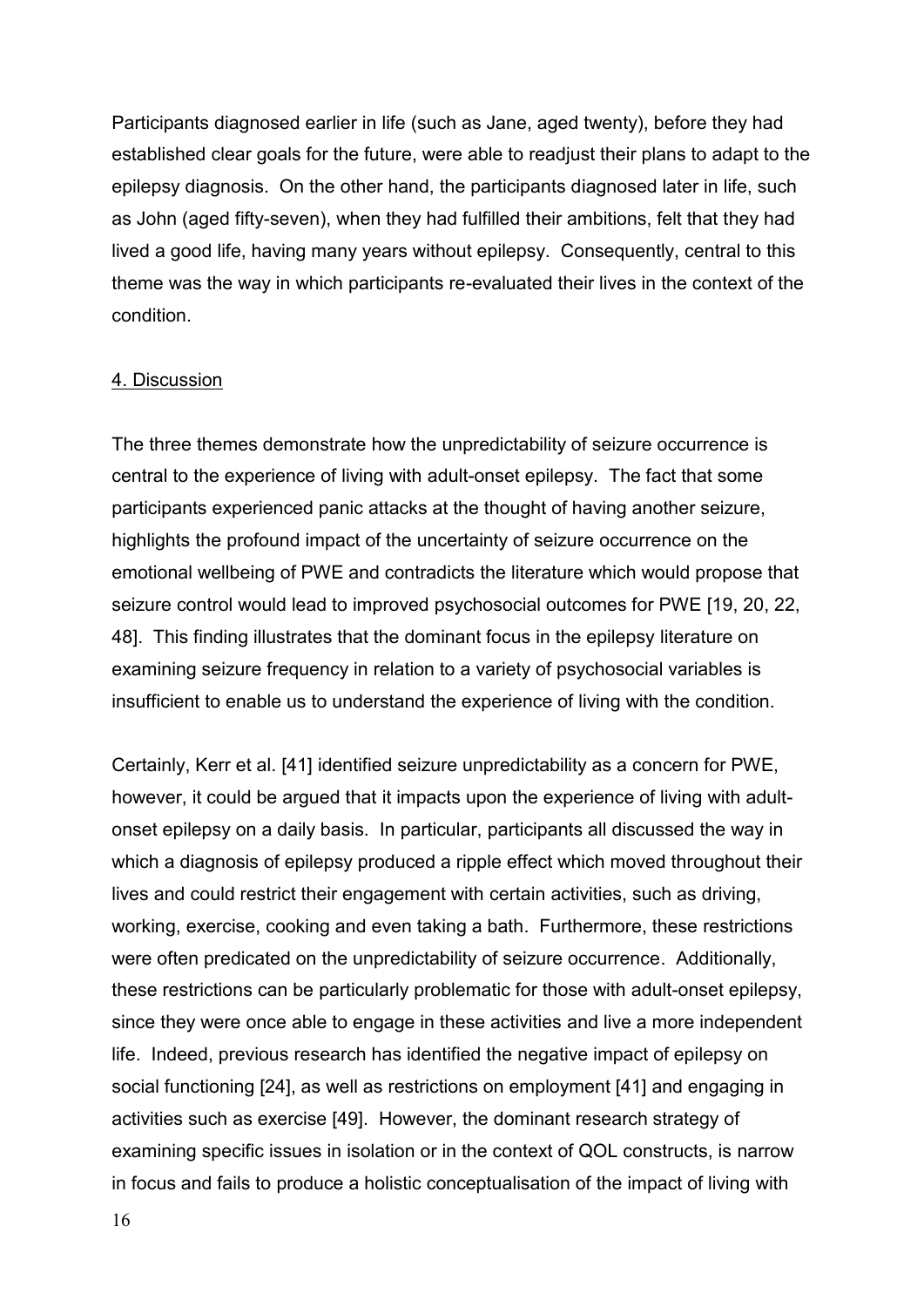adult-onset epilepsy. Consequently, exploring specific issues of concern to PWE means that researchers have overlooked the underlying problem for PWE: the impact on daily life which results from an epilepsy diagnosis.

Some PWE discussed learning about and understanding their own particular epilepsy experience, in order to regain some control over the activities they could engage in, reflecting a form of self-management. Indeed, the National Institute for Health and Care Excellence [68] advocate self-management as a means of empowering PWE by developing an increased understanding of the condition.

Conversely, periods of seizure freedom can represent recovery from epilepsy and can be a source of hope for some PWE. They feel they are moving forward, engaging in activities and moving towards a life where they are once again able to engage in various social activities, such as driving and reengaging with employment opportunities. However, when a seizure occurs, it returns them to the beginning of the journey. What was interesting was the way in which this occurred regardless of the length of time without a seizure (for some the journey started straight after their last seizure), although this served to make PWE fear seizure recurrence, meaning that even periods of seizure freedom could be a source of anxiety. Indeed, Kwon and Park [32] reported how PWE can experience anxiety and depression when seizure frequency is reduced and certainly the current findings suggest that this may be due to their concern over seizure recurrence, as a result of the unpredictability of the condition. The concept of biographical disruption [69] is based on the way in which a diagnosis of chronic illness can interfere with a person's biography, yet if we apply this concept to adult PWE, it appears that a form of biographical disruption can occur each time a period of seizure freedom comes to an end. Consequently, the incorporation of psychological services in the care pathway for adults living with epilepsy is advocated. Allowing adults with epilepsy the opportunity to access appropriate support services or therapeutic interventions throughout their illness trajectory could facilitate PWE in coming to terms with the unpredictability of seizure occurrence.

Moreover, the age of the participants did not necessarily affect the way they dealt with the diagnosis; rather participants experienced difficulty in coming to terms with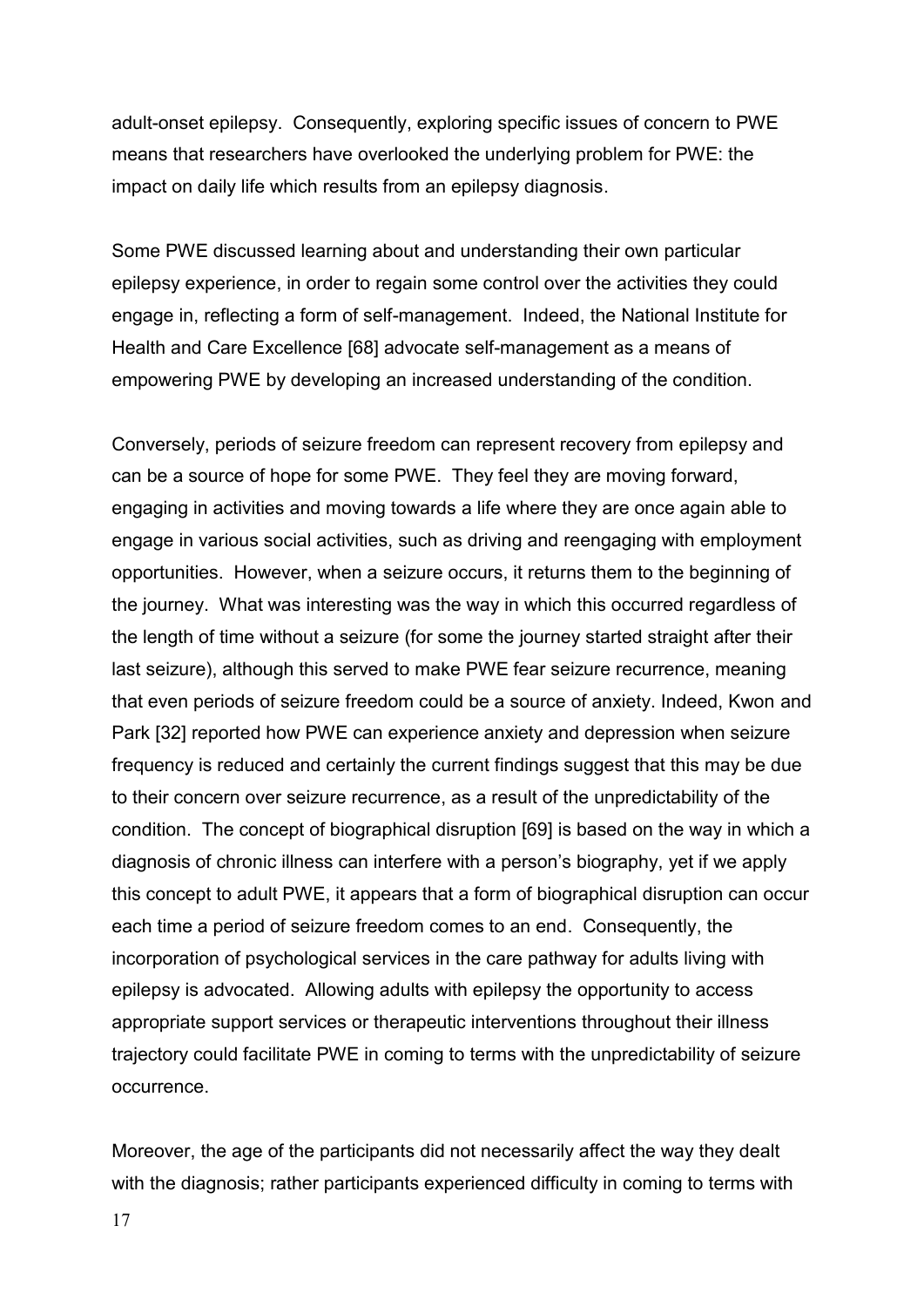their condition if it directly interfered with their plans for the future. As such, participants who were diagnosed later in life but who had achieved their life goals (be those personal or professional), felt lucky that they had been able to live without epilepsy for so long. Yet those who still had plans to fulfil for the future felt that epilepsy had prevented them from achieving these aspirations. On the other hand, participants diagnosed in early adulthood without definitive plans for the future did not reflect on the impact of epilepsy as negatively as those who had their future mapped out and felt that epilepsy would interfere with these plans. Although the epilepsy literature considers how those diagnosed with epilepsy at an older age experience more difficulty in coping with their condition than those diagnosed at a younger age [6], the current study demonstrates that it is the impact on established life goals, regardless of age, which is problematic for people with adult-onset epilepsy. Again, this is reminiscent of the concept of biographical disruption [69] and could be a further target for support services which would facilitate adjustment to adult-onset epilepsy.

However, not all of the experience was negative, with some PWE discussing the opportunities which became open to them following diagnosis, yet there is an underlying sense in the chronic illness literature that people with chronic conditions are suffering and experiencing loss [70]. Indeed, Jacoby et al. [48] also focused on loss as being central to the epilepsy experience.

Consequently, these findings promote the recognition of the individual nature of epilepsy. Variation in the experience of epilepsy is not necessarily associated with seizure severity or occurrence, age at diagnosis, cause of epilepsy or seizure type. Certainly, although the unpredictability of seizure occurrence was indicative of the experience, living with adult-onset epilepsy was conceptualised as far more than seizure occurrence; a ripple effect was clearly observable in the way in which the epilepsy diagnosis had a knock-on effect onto various aspects of participants' lives. As such, broader support is required for adult PWE to come to terms with the impact of their condition and the potential far-reaching consequences of an epilepsy diagnosis.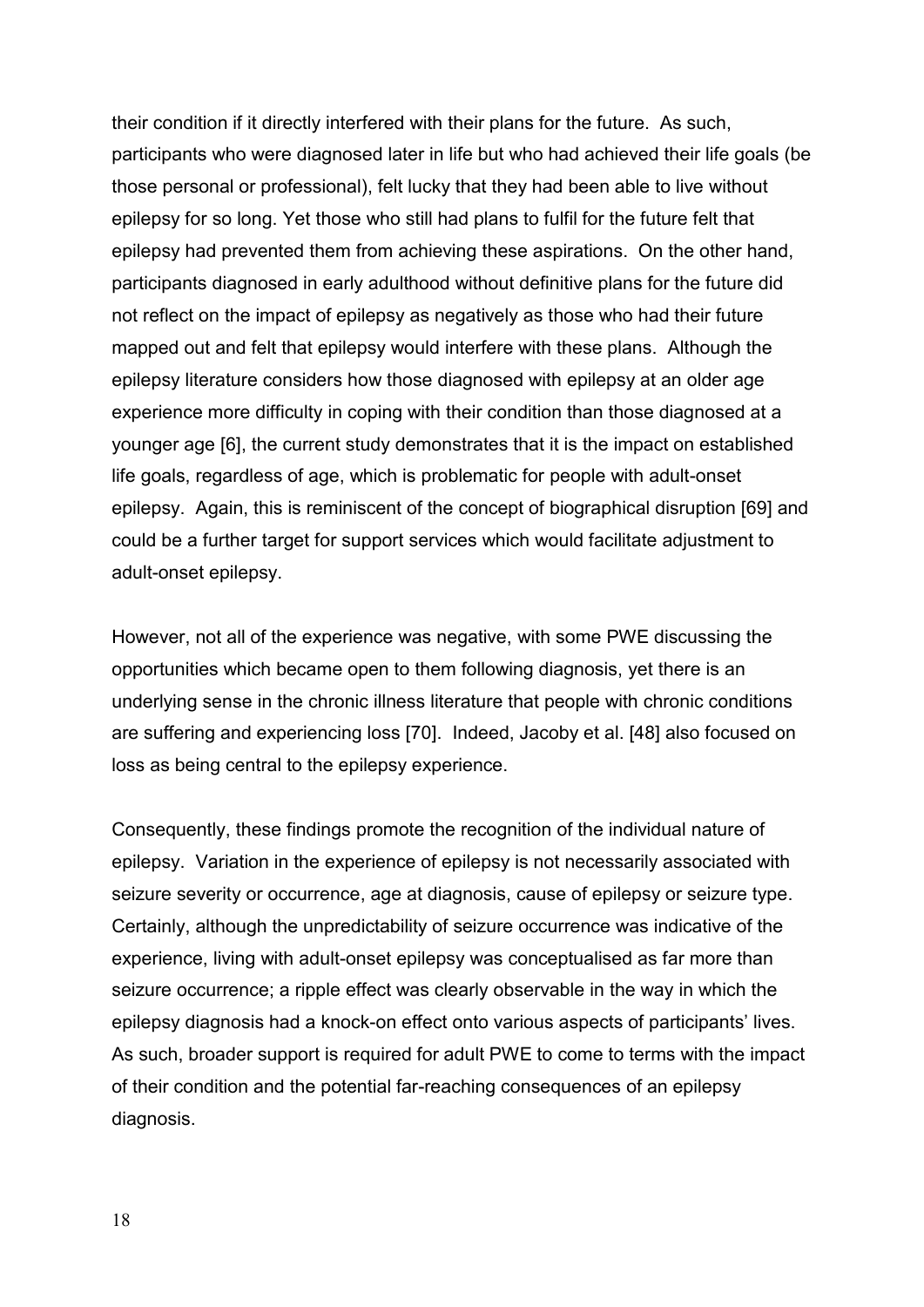However, there were several limitations to the current study. Firstly, the sample of PWE in the current study was extremely broad, with variations in the cause of epilepsy, seizure type and duration of epilepsy. Although this approach was considered necessary given the paucity of research examining the experience of living with epilepsy, a more targeted approach to sampling in future research would allow more detailed examination of key findings. For example, the experience of PWE whose seizures are controlled could be examined in its own right, with a particular focus on their journey towards seizure control and the initial period of seizure remission. Furthermore, some participants had lived with epilepsy for up to thirty years, hence, their experiences may not be relevant to adults recently diagnosed with epilepsy. Although, similar issues were also evident in the newly diagnosed participants in the sample, closer examination of those recently diagnosed is recommended.

Nevertheless, this is the first study, to our knowledge, which examines the lived experience of adult-onset epilepsy. For future research, it would be useful to engage with participants from the time of diagnosis and follow their journey for a period of time, rather than the range of illness trajectories included in the present study. This would also enable the impact of diagnosis in adulthood to be examined in more detail, with a view to establishing appropriate support services for those diagnosed in adulthood. A qualitative approach would continue to be advocated to these future research strands, since it allows for a more holistic exploration of the experience [71]. As such, further research would contribute to the establishment of a sound evidence base to develop support strategies for people living with adult-onset epilepsy.

### 5. Conclusions

Epilepsy research, be it quantitative or qualitative, tends to atomise aspects of the epilepsy experience by focusing on specific issues. This study has demonstrated that the experience should be examined more holistically, in order to examine issues in more depth and uncover new insight. Furthermore, when examining adult-onset epilepsy specifically, we must take into account the person's life, biography and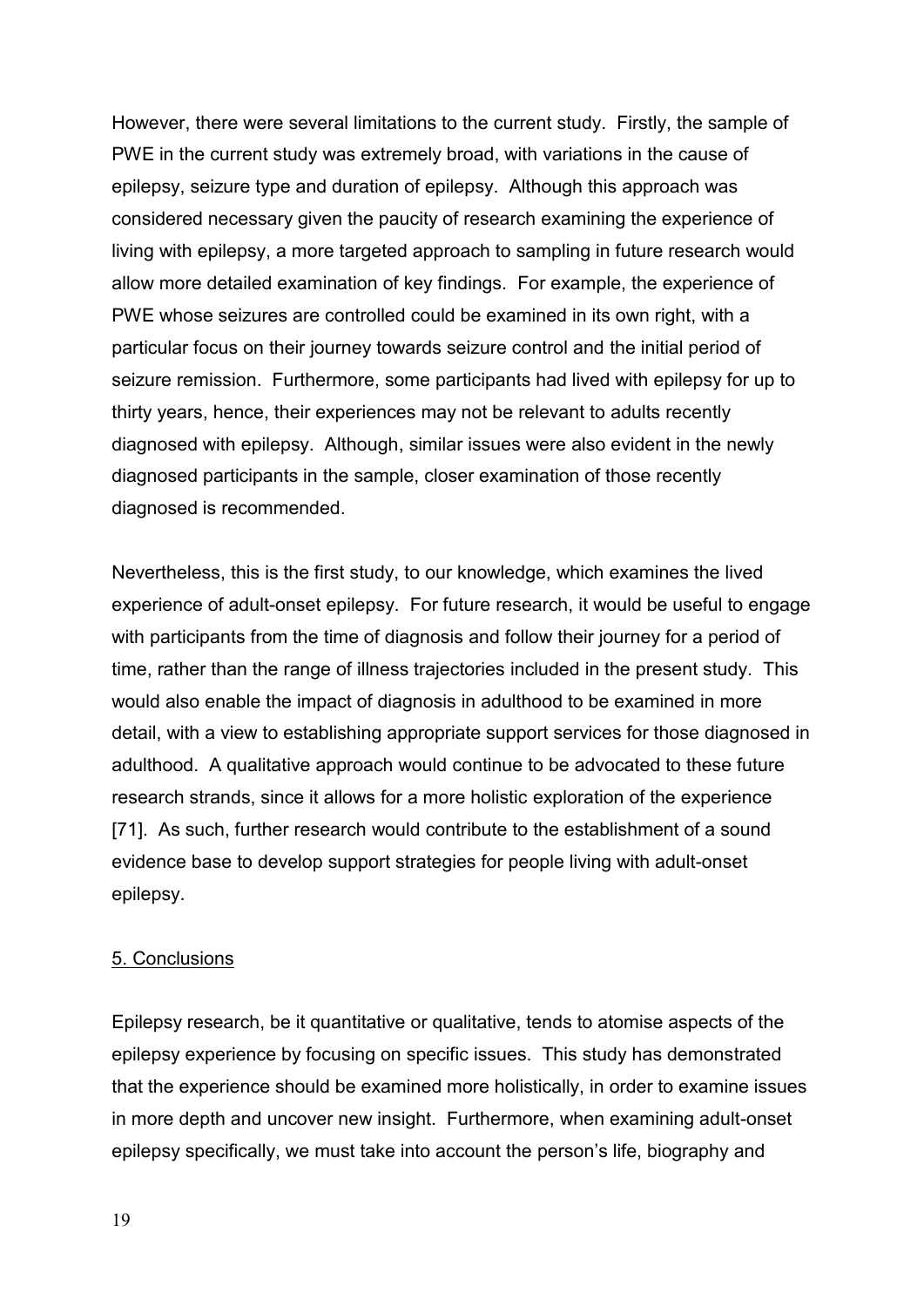aspirations prior to diagnosis in order to effectively support them to live with the condition.

## Acknowledgements

Many thanks go to Epilepsy Action and the Tees Valley, Durham and North Yorkshire Neurological Alliance for their support throughout the research process.

## Funding

This research did not receive any specific grant from funding agencies in the public, commercial, or not-for-profit sectors.

## **References**

- [1]. Booth L, Thompson G. Epilepsy Statistics. London: House of Commons Library; 2010.
- [2]. Joint Epilepsy Council of the UK and Ireland. Epilepsy Prevalence, Incidence and Other Statistics. London: Author; 2011.
- [3]. Loring DW, Meador KJ, Lee GP. Determinants of quality of life in epilepsy. Epilepsy Behav 2004;5:976-980.
- [4]. Mollaoglu M, Durna Z, Dener S. Quality of life in people with epilepsy in Silvas, Turkey. Neurol Psychiat Br 2004;11:189-194.
- [5]. Zhao Y, Zhang Q, Tsering T, Sangwan Hu X, Liu L, Shang H, Chen Q, Liu Y, Yang X, Wang W, Li S, Wu J, Sander J, Zong D. Prevalence of convulsive epilepsy and health-related quality of life of the population with convulsive epilepsy in rural areas of Tibet Autonomous Region in China: An initial Survey. Epilepsy Behav 2008;12:373-381.
- [6]. Chung K, Liu Y, Ivery SL, Huang D, Chung C, Guo W, Tseng W, Ma D. Quality of life in epilepsy (QOLIE): Insights about epilepsy and support groups from people with epilepsy (San Francisco Bay Area, USA). Epilepsy Behav 2012;24(2):256-263.
- [7]. Giray S, Ozenli Y, Ozisik H, Karaca S, Aslaner U. Health-related quality of life of patients with epilepsy in Turkey. J Clin Neurosci 2009;16:1582–1587.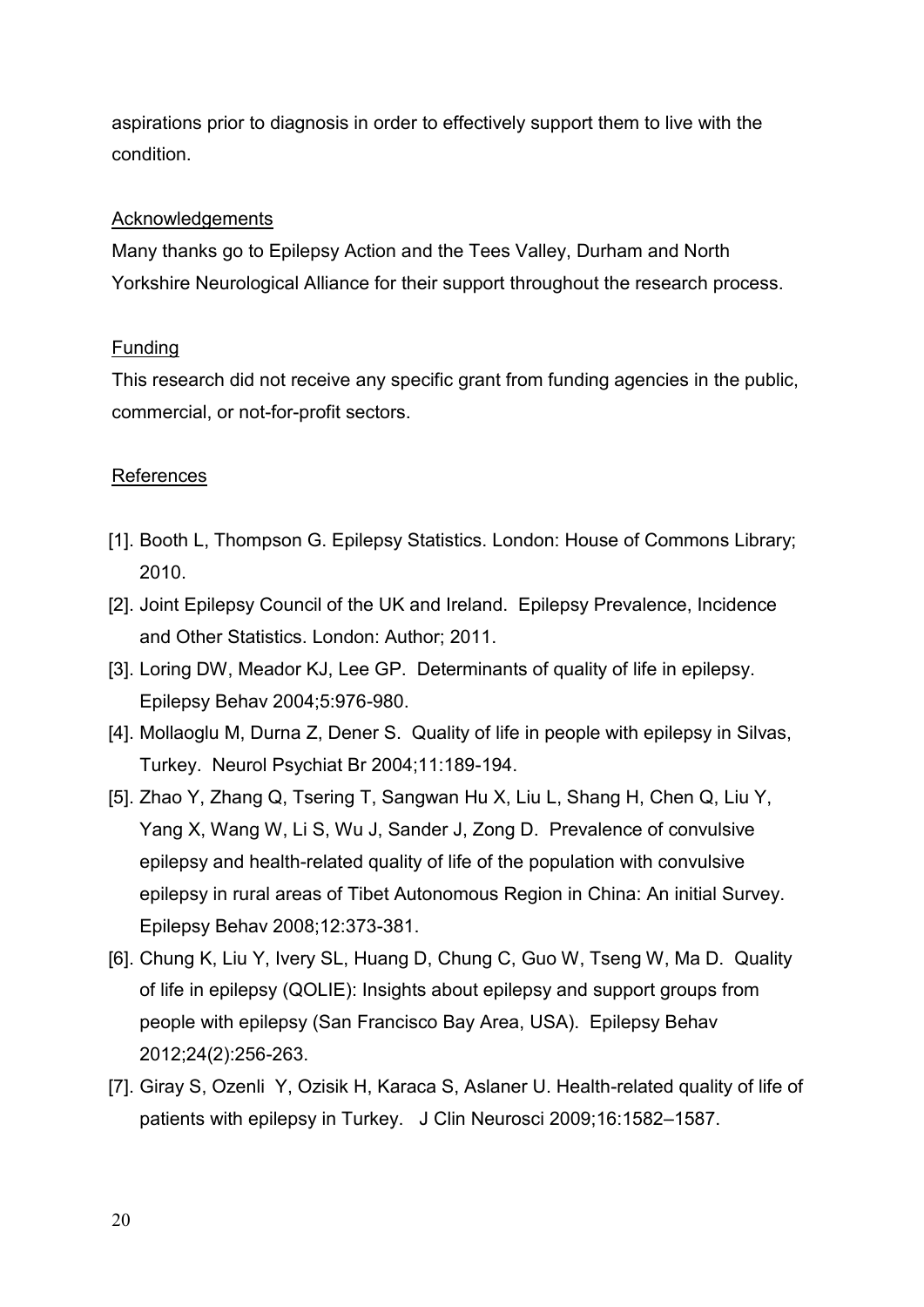- [8]. Piazzini A, Ramaglia G, Turner K, Chifari R, El Kiky E, Canger R, Canevini MP. Coping strategies in epilepsy: 50 drug-resistant and 50 seizure-free patients. Seizure 2007;16:211-217.
- [9]. Nubukpo P, Clement JP, Houinato D, Radji A, Grunitzky EK, Avode G, Preux PM. Psychosocial issues in people with epilepsy in Togo and Benin (West Africa) II: Quality of life measured using the QOLIE-31 scale. Epilepsy Behav 2004;5:728- 734.
- [10]. Pugh MJV, Copeland lA, Zeber JE, Cramer JA, Amuan ME, Cavazos JE, Kazis LE. The impact of epilepsy on health status among younger and older adults. Epilepsia 2005;46(11):1820-1827.
- [11]. Buck D, Jacoby A, Baker GA, Ley H, Steen N. Cross-cultural differences in health-related quality of life of people with epilepsy: Findings from a European study. Qual Life Res 1999;8:675-685.
- [12]. Leidy NK, Elixhauser A, Vickrey B, Means E, Willian MK. Seizure frequency and the health-related quality of life of adults with epilepsy. Neurology 999;53(1):162- 166.
- [13]. Baker GA, Jacoby A, Gorry J, Doughty J, Ellina V. Quality of life of people with epilepsy in Iran, the Gulf and Near East. Epilepsia 2005;46(1):132-140.
- [14]. Liu S, Han X, Yan Y, Sun B, Chang Y. Quality of life and its influencing factors in patients with post-traumatic epilepsy. Chin J Traumatol 2011;14(2):100-103.
- [15]. Mrabet H, Mrabet A, Zouari B, Ghachem R. Health-related quality of life of people with epilepsy compared with a general reference population: A Tunisian study. Epilepsia 2004;45(7):838-843.
- [16]. Melikyan E, Guekht A, Milchakova L, Lebedeva A, Bondareva I, Gusev E. Healthrelated quality of life in Russian adults with epilepsy: The effect of sociodemographic and clinical factors. Epilepsy Behav 2012;25(4):670-675.
- [17]. Pauli C, Thais MEO, Claudino LS, Bicalho MAH, Bastos AC, Guarnieri R, Nunes JC, Lin K, Linhares MN, Walz R. Epilepsy Behav 2012;25:208-213.
- [18]. Zhao Y, Wu H, Li J, Dong Y, Liang J, Zhu J, Chen B, Li J. Quality of life and related factors in adult patients with epilepsy in China. Epilepsy Behav 2011;22:376-379.
- [19]. Bautista RED, Glen ET. Seizure severity is associated with quality of life independent of seizure frequency. Epilepsy Behav 2009;16:325-329.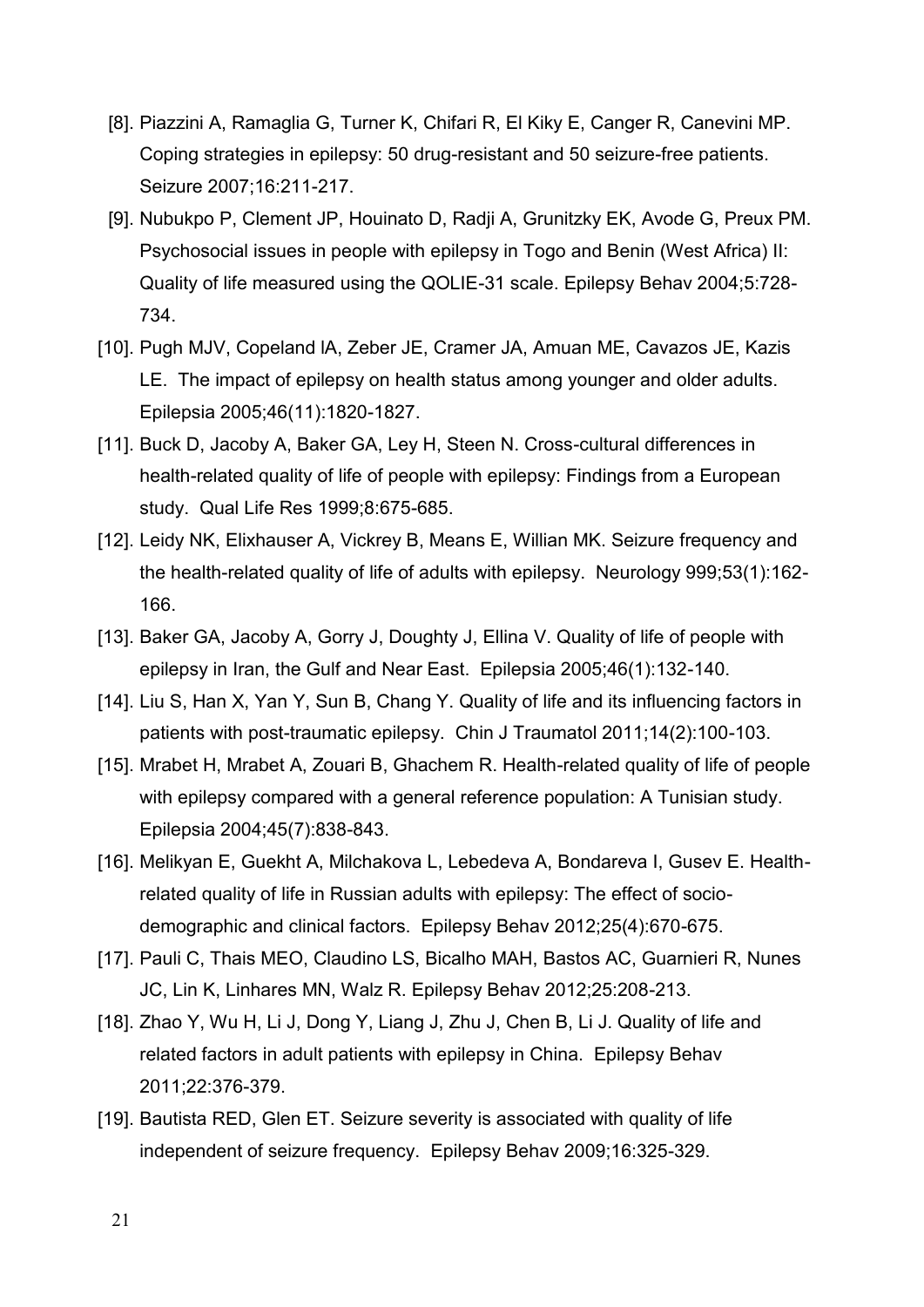- [20]. Elsharkawy AE, Thorbecke R, Ebner A, May TW. Determinants of quality of life in patients with refractory epilepsy who were eligible for surgery or who rejected surgery. Epilepsy Behav 2012;24:249-255.
- [21]. Guekht AB, Mitrokhina TV, Lebedeva AV, Dzugaeva FK, Milchakova LE, Lokshina OB, Feygina AA, Gusev EI. Factors influencing on quality of life in people with epilepsy. Seizure 2007;16:128-133.
- [22]. Liou H, Chen R, Chen C, Chui M, Chang Y, Wang J. Health related quality of life in adult patients with epilepsy compared with a general reference population in Taiwan. Epilepsy Res 2005;64:151-159.
- [23]. Van Hout B, Gagnon D, Souetre E, Ried S, Remy C, Baker GA, Genton P, Vespignani S, McNulty P. Relationship between seizure frequency and costs and quality of life of outpatients with partial epilepsy in France, Germany and the United Kingdom. Epilepsia 1997;38(11):1221-1226.
- [24]. Harden CL, Maroof DA, Nikolov B, Fowler K, Sperling M, Liporace J, Pennell P, Labar D, Herzog A. The effect of seizure severity on quality of life in epilepsy. Epilepsy Behav 2007;11:208-211.
- [25]. Smith G, Ferguson PL, Saunders LL, Wagner JL, Wannamaker BB, Selassie AW. Psychosocial factors associated with stigma in adults with epilepsy. Epilepsy Behav 2009;16(3):484-490.
- [26]. Kanner AM, Schacter SC, Barry JJ, Hersdorffer DC, Mula M, Trimble M, Hermann B, Ettinger AE, Dunn D, Caplan R, Ryvlin P, Gilliam F. Depression and epilepsy: Epidemiologic and neurobiologic perspectives that may explain their high comorbid occurrence. Epilepsy Behav 2012;24:156-168.
- [27]. Mosaku KS, Fotoye FO, Komolafe M, Lawal M, Ola BA. Quality of life and associated factors among adults with epilepsy in Nigeria. Int J Psychiat Med 2006;36(4):469-481.
- [28]. Tracey JI, Dechant V, Sperling MR, Cho R, Glosser D. The association of mood with quality of life ratings in epilepsy. Neurology 2007;68(14):1101-1107.
- [29]. Meldolesi GN, Picardi A, Quarato PP, Grammaldo LG, Esposito V, Mascia A, Sparano A, Morosini P, Di Gennaro G. Factors associated with generic and disease-specific quality of life in temporal lobe epilepsy. Epilepsy Res 2006;69:135-146.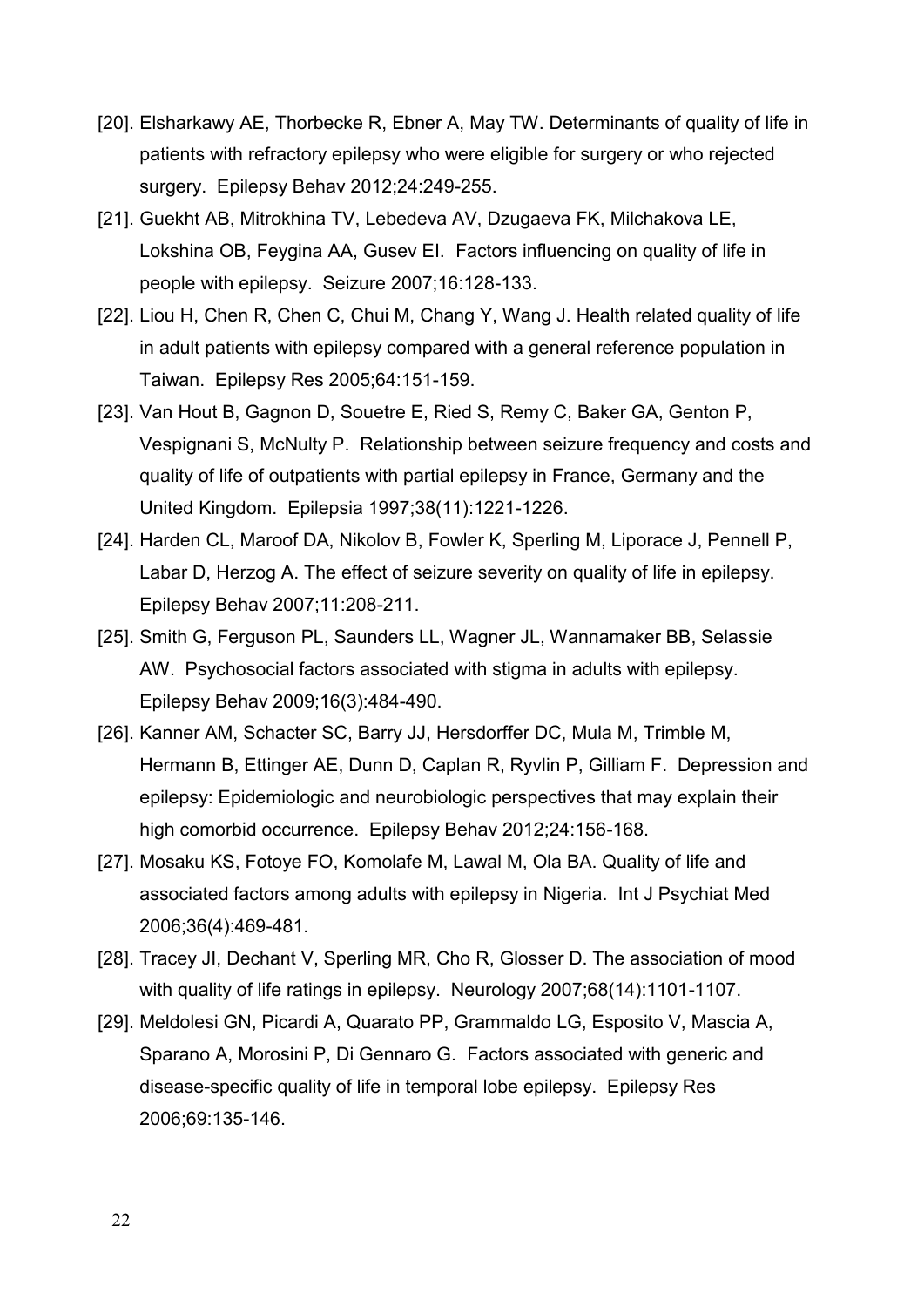- [30]. Dias R, Bateman LM, Farias ST, Li C, Lin T, Jorgensen J, Seyal M. Depression in epilepsy is associated with lack of seizure control. Epilepsy Behav 2010;19:445- 447.
- [31]. Sancho J, Ivanez V, Molins A, Gomez VL, Masramon X, Perez M. Changes in seizure severity and quality of life in patients with refractory partial epilepsy. Epilepsy Behav 2010;19:409-413.
- [32]. Kwon O, Park S. What is the role of depressive symptoms among other predictors of quality of life in people with well-controlled epilepsy on monotherapy? Epilepsy Behav 2011;20:528-532.
- [33]. Selai CE, Trimble MR. Quality of life assessment in epilepsy: the state of the art. J Epilepsy 1995;8:332-337.
- [34]. Stainton-Rogers W. Critical Approaches to Health Psychology. In: Marks DF, editor. The Health Psychology Reader, London: Sage; 2002, p. 286-303.
- [35]. Rosenberg R. Health-related quality of life. Between naturalism and hermeneutics. Soc Sci Med 1995;41(10):1411-1415.
- [36]. Larkin M, Watts S, Clifton E. Giving voice and making sense in interpretative phenomenological analysis. Qual Res Psychol 2006;3:102-120.
- [37]. Smith JA, Flowers P, Osborn M. Interpretative phenomenological analysis and the psychology of health and illness. In: Yardley L, editor. Material Discourses of Health and Illness, London: Routledge; 1997, p 68-91.
- [38]. Kugelmann R. Health in the Light of a Critical Health Psychology. Psicol Caribe 2003;11:75-93.
- [39]. Hermann B, Jacoby A. The psychosocial impact of epilepsy in adults. Epilepsy Behav 2009;15:S11-S16.
- [40]. Rapport F, Clement C, Doel MA, Hutchings HA. Qualitative research and its methods in epilepsy: Contributing to an understanding of patients' lived experiences of the disease. Epilepsy Behav 2015;45:94-100.
- [41]. Kerr C, Nixon A, Angalakuditi M. The impact of epilepsy on children and adult patients' lives: Development of a conceptual model from qualitative literature. Seizure 2011;20:764-774.
- [42]. Admi H, Shaham B. Living with epilepsy: Ordinary people coping with extraordinary situations. Qualitative Health Research 2007;17:1178-1187.
- [43]. Raty LKA, Wilde Larsson BM. Patients' perceptions of living with epilepsy: A phenomenographic study. J Clin Nurs 2011;20:1993-2002.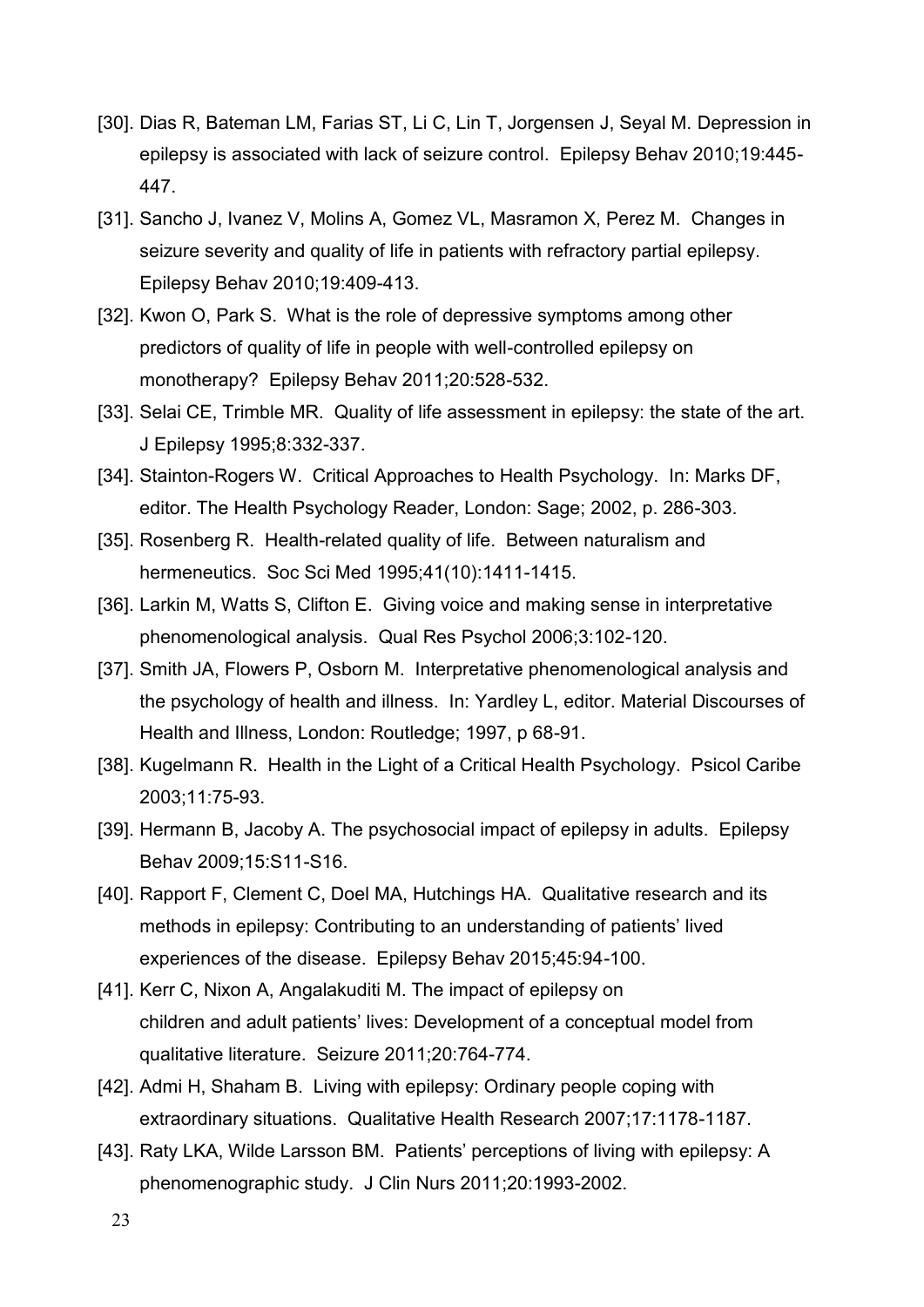- [44]. Schneider JW, Conrad P. Medical and sociological typologies: The case of epilepsy. Soc Sci Med 1981;15(A):211-219.
- [45]. Nijhof G. Heterogeneity in the interpretation of epilepsy. Qual Health Res 1998;8(1):95-105.
- [46]. Faircloth CA. Epilepsies, identities, and difference: Horizons of meaning for individuals with and epilepsy. Qual Health Res 1998;8(5):602-617.
- [47]. Faircloth CA. Revisiting thematisation in the narrative study of epilepsy. Sociol Health Ill 1999;21(2):209-227.
- [48]. Jacoby A, Ring A, Whitehead M, Marson A, Baker GA. Exploring loss and replacement of loss for understanding the impacts of epilepsy onset: A qualitative investigation. Epilepsy Behav 2014;33:59-68.
- [49]. Collard SS, Marlow C. The psychosocial impact of exercising with epilepsy: A narrative analysis. Epilepsy Behav 2016;61:199-205.
- [50]. Crossley ML. Rethinking Health Psychology. Buckingham: Open University Press; 2000.
- [51]. Nettleton S. The Sociology of Health and Illness. Cambridge: Polity Press; 1995.
- [52]. Smith JA, Flowers P, Larkin M. Interpretative Phenomenological Analysis. Theory, Method and Research. London: Sage; 2009.
- [53]. Smith JA, Osborn M. Interpretative Phenomenological Analysis. In: Smith JA, editor. Qualitative Psychology. A Practical Guide to Research Methods. 2nd ed. London: Sage; 2008, p 51-81.
- [54]. Finlay L. Debating Phenomenological Research Methods. Phenomenol Prac 2009;3(1):6-25.
- [55]. Yardley L. Material Discourses of Health and Illness. London: Routledge, 1997.
- [56]. Marks DF, Murray M, Evans B, Willig C, Woodall C, Sykes CM. Health Psychology. Theory, Research and Practice. London: Sage, 2005.
- [57]. Scambler G. Patient perceptions of epilepsy and of doctors who manage Epilepsy. Seizure 1994;3:287-293.
- [58]. Chamberlain K. Do you really need a methodology? QMIP Bulletin 2012;13(spring):59-63.
- [59]. Taylor CM. Interviewing. In: Holloway I, editor. Qualitative Research in Health Care, Berkshire: McGraw-Hill; 2005, p.39-55.
- [60]. Yardley L. Dilemmas in qualitative health research. Psychol Health 2000;15:215-228.